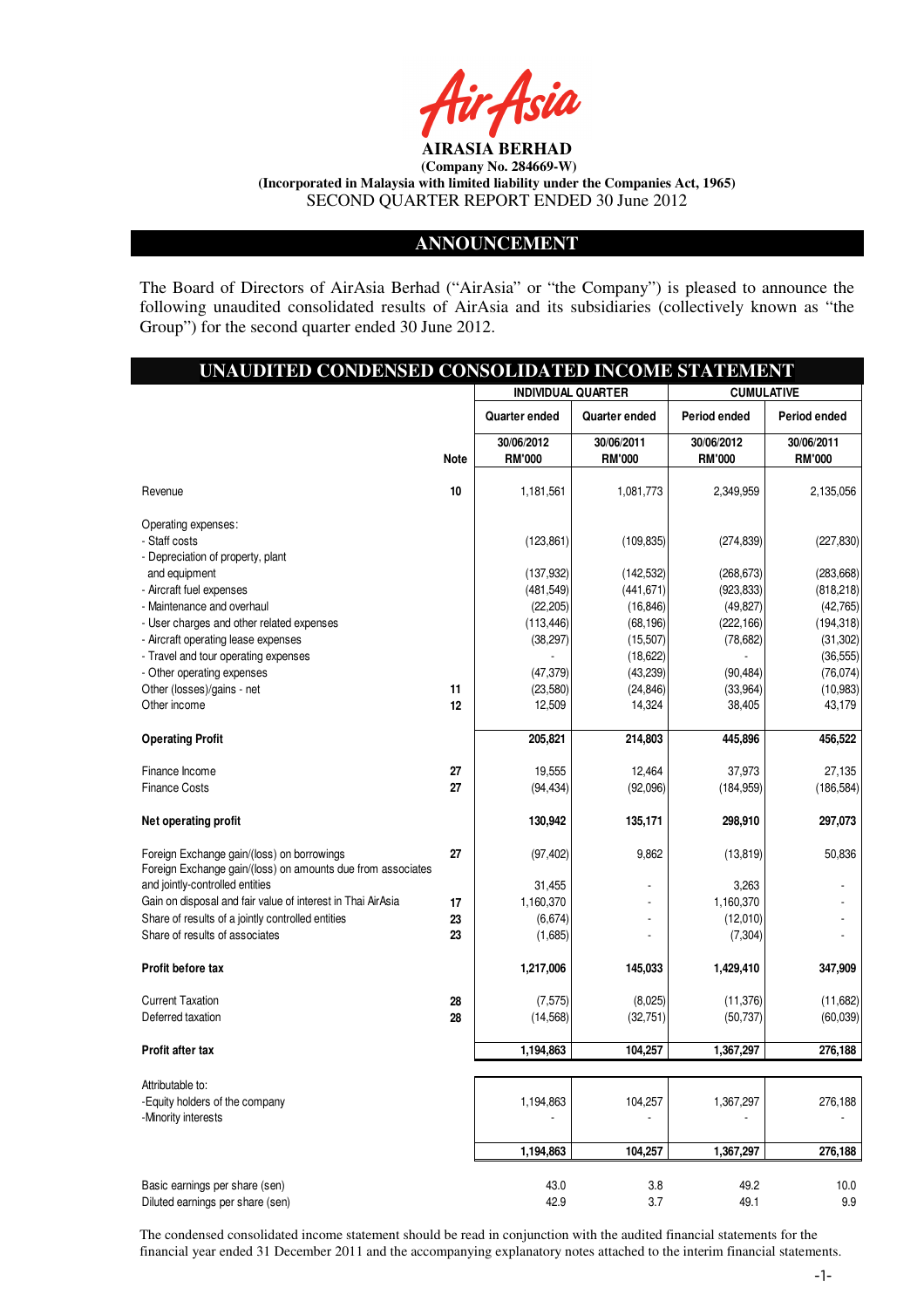Asia

## **UNAUDITED CONDENSED CONSOLIDATED STATEMENT OF COMPREHENSIVE INCOME**

|                                                                            |             | <b>INDIVIDUAL QUARTER</b>   |                             | <b>CUMULATIVE</b>           |                             |  |
|----------------------------------------------------------------------------|-------------|-----------------------------|-----------------------------|-----------------------------|-----------------------------|--|
|                                                                            |             | <b>Quarter ended</b>        | Quarter ended               | Period ended                | Period ended                |  |
|                                                                            | <b>Note</b> | 30/06/2012<br><b>RM'000</b> | 30/06/2011<br><b>RM'000</b> | 30/06/2012<br><b>RM'000</b> | 30/06/2011<br><b>RM'000</b> |  |
| Profit/(Loss) for the period                                               |             | 1,194,863                   | 104,258                     | 1,367,297                   | 276,188                     |  |
| Other comprehensive income / (loss)<br>Available-for-sale financial assets |             |                             |                             |                             |                             |  |
| Cash flow hedges                                                           | 13          | (146,067)                   | 56,037                      | (27, 339)                   | 57,442                      |  |
| Foreign currency translation differences                                   |             |                             |                             |                             |                             |  |
| Total comprehensive income/(loss)                                          |             |                             |                             |                             |                             |  |
| for the period                                                             |             | 1,048,796                   | 160,295                     | 1,339,958                   | 333,630                     |  |
| Total comprehensive income/(loss) attributable to:                         |             | 1,048,796                   | 160,295                     | 1,339,958                   |                             |  |
| Equity holders of the company<br>Minority Interest                         |             |                             |                             |                             | 333,630                     |  |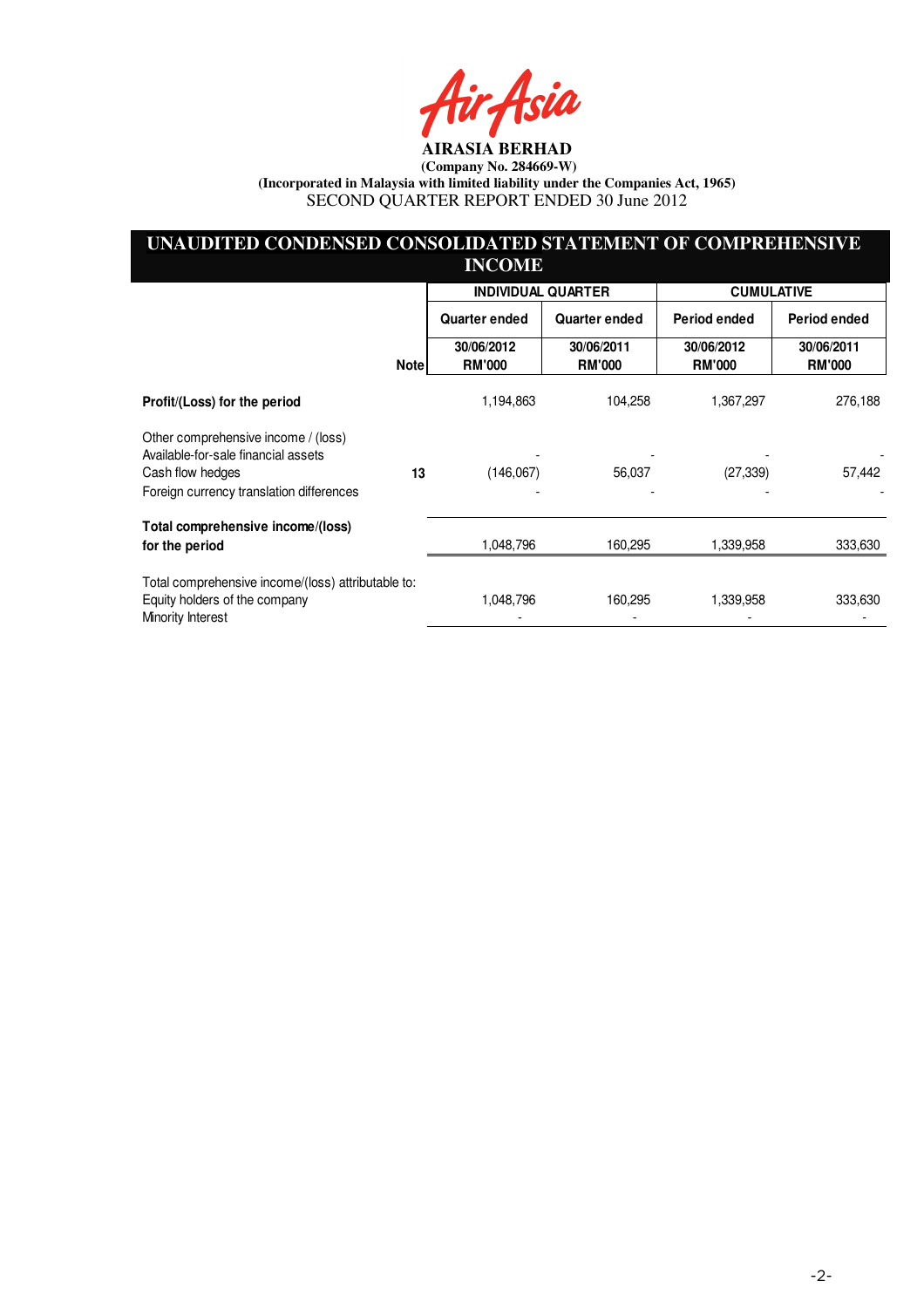fir<sub>t</sub>fsia

## **UNAUDITED CONDENSED CONSOLIDATED CASH FLOW STATEMENTS**

|                                                                                                                   | <b>PERIOD ENDED</b>         | <b>PERIOD ENDED</b>         |
|-------------------------------------------------------------------------------------------------------------------|-----------------------------|-----------------------------|
|                                                                                                                   | 30/06/2012<br><b>RM'000</b> | 31/12/2011<br><b>RM'000</b> |
| <b>CASH FLOWS FROM OPERATING ACTIVITIES</b>                                                                       |                             |                             |
| Profit/(Loss) before taxation                                                                                     | 1,429,410                   | 777,017                     |
| Adjustments:<br>Property, plant and equipment                                                                     |                             |                             |
| - Depreciation<br>- Write off                                                                                     | 268,673                     | 570,909<br>1,089            |
| - Impairment                                                                                                      |                             | 16.983                      |
| - Gain on disposal                                                                                                | (10, 107)                   | (198, 923)                  |
| - Gain on disposal and fair value of interest in Thai AirAsia<br>Impairment loss on goodwill                      | (1,160,370)                 | 1,404                       |
| Amortisation of other investments                                                                                 |                             | 25                          |
| Unwinding of discount on intercompany receivables<br>Fair value (gains)/losses on derivative financial intruments | 27,109                      | (22, 656)<br>(41, 515)      |
| Share of results of jointly-controlled entities                                                                   | 12,010                      | (11,980)                    |
| Share of results of associates<br>Net unrealised foreign exchange (gain)/loss                                     | 7,304<br>(3, 199)           | 5,652<br>150,234            |
| Interest expense                                                                                                  | 188,102                     | 368,007                     |
| Interest income                                                                                                   | (37, 973)<br>720,959        | (43, 422)<br>1,572,824      |
| <b>Changes in working capital</b>                                                                                 |                             |                             |
| Inventories<br>Receivables and prepayments                                                                        | 2,673<br>(211, 212)         | (2, 177)<br>(261, 860)      |
| Trade and other payables                                                                                          | 71,735                      | 272,573                     |
| Intercompany balances<br>Cash generated from / (used in) operations                                               | 25,902                      | 169,205                     |
|                                                                                                                   | 610,057                     | 1,750,565                   |
| Interest paid                                                                                                     | (188, 102)                  | (367, 707)                  |
| Interest received<br>Tax paid                                                                                     | 37,973<br>(6, 135)          | 43,422<br>(22, 381)         |
| Net cash from / (used in) operating activities                                                                    | 453.793                     | 1,403,899                   |
| <b>CASH FLOWS FROM INVESTING ACTIVITIES</b>                                                                       |                             |                             |
| Property, plant and equipment<br>- Additions                                                                      | (592, 897)                  | (612,393)                   |
| - Proceeds from disposal                                                                                          | 139,754                     | 387,960                     |
| Investment in a jointly controlled entity<br>Investment in an associate                                           | (28, 318)                   | (111, 674)<br>(44, 702)     |
| Purchase of available-for-sale financial asset                                                                    | (16, 756)                   |                             |
| Deposit on aircraft purchase                                                                                      | (17, 426)                   | (106, 662)                  |
| Net cash from / (used in) investing activities                                                                    | (515, 643)                  | (487, 471)                  |
| <b>CASH FLOWS FROM FINANCING FACILITIES</b>                                                                       |                             |                             |
| Proceeds from allotment of shares<br>Hire purchase instalments paid                                               | 1,224                       | 5,021<br>(15)               |
| Proceeds from borrowings                                                                                          | 419,820                     | 508.148                     |
| Dividend paid<br>Repayment of borrowings                                                                          | (299, 716)                  | (76, 965)<br>(752, 224)     |
| Deposits pledged as securities                                                                                    | (90)                        | 16,395                      |
| Net cash from / (used in) financing activities                                                                    | 121,238                     | (299, 640)                  |
| <b>NET INCREASE/(DECREASE)</b>                                                                                    |                             |                             |
| FOR THE FINANCIAL PERIOD                                                                                          | 59,388                      | 616,788                     |
| CASH AND CASH EQUIVALENTS AT BEGINNING<br>OF THE FINANCIAL PERIOD                                                 | 2,092,616                   | 1,475,828                   |
| CASH AND CASH EQUIVALENTS AT END OF                                                                               |                             |                             |
| <b>FINANCIAL PERIOD*</b>                                                                                          | 2,152,004                   | 2,092,616                   |
|                                                                                                                   |                             |                             |

\* The balance at end of financial period excludes fixed deposits of RM12.484 million (31/12/11:

 RM12.394 million) pledged with licensed banks as securities for banking facilities granted to the Company This Condensed Consolidated Cash Flow Statement should be read in conjunction with the Annual

Financial Statements for the financial year ended 31 December 2011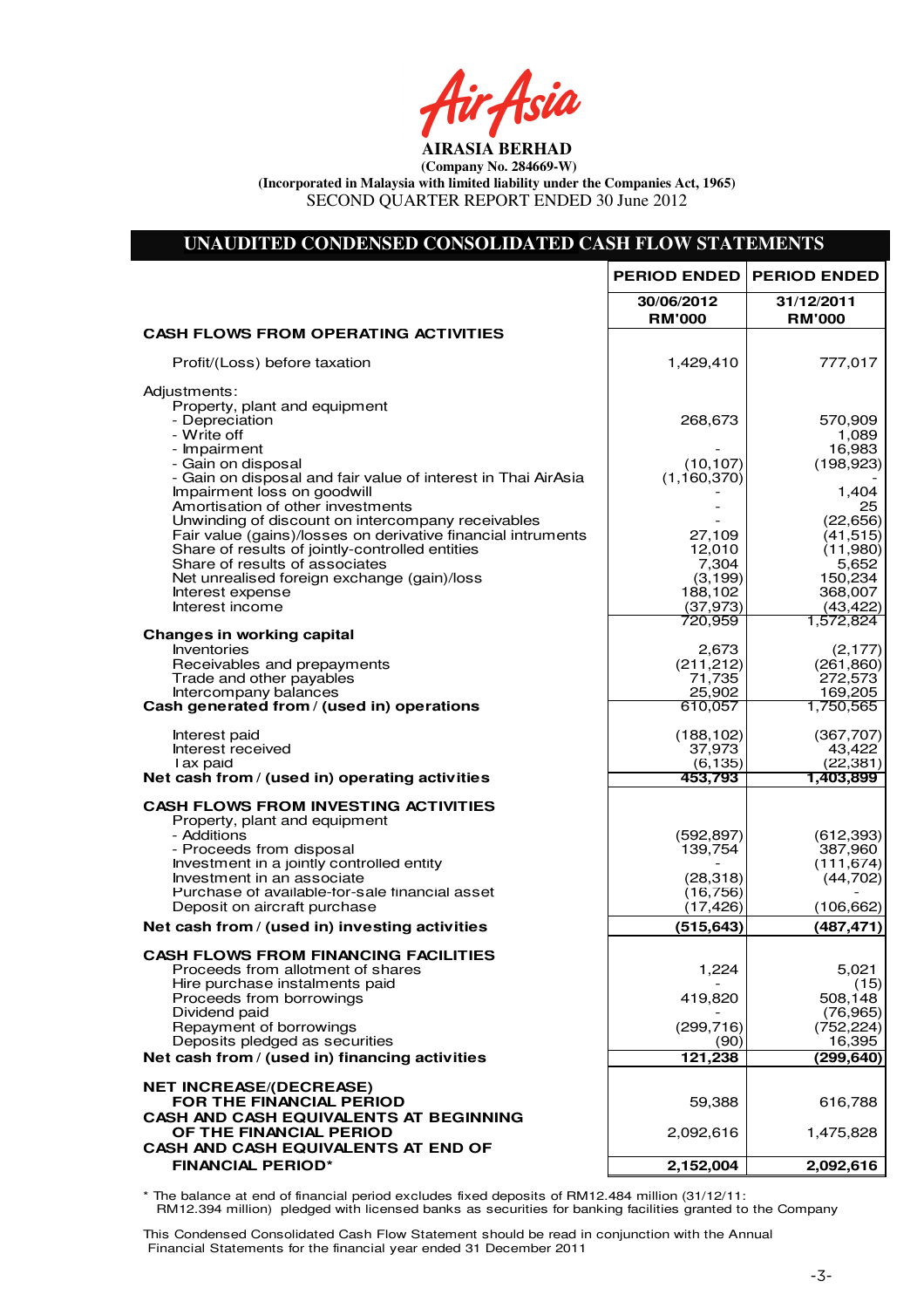fir<sub>t</sub>fsia

## **UNAUDITED CONDENSED CONSOLIDATED STATEMENT OF FINANCIAL POSITION**

|                                               |             | <b>AS AT</b>                | <b>AS AT</b>                | <b>AS AT</b>                |
|-----------------------------------------------|-------------|-----------------------------|-----------------------------|-----------------------------|
|                                               |             |                             |                             |                             |
|                                               |             | 30/06/2012<br><b>RM'000</b> | 31/12/2011<br><b>RM'000</b> | 01/01/2011<br><b>RM'000</b> |
|                                               | <b>Note</b> |                             |                             | <b>MFRS</b>                 |
| <b>NON CURRENT ASSETS</b>                     |             |                             |                             |                             |
| Property, plant and equipment                 | 15          | 8,781,028                   | 8,586,451                   | 9,318,041                   |
| Investment in associates                      | 23          | 1,207,653                   | 39,079                      | 29                          |
| Investment in a jointly controlled entity     | 23          | 111,644                     | 123,654                     |                             |
| <b>AFS Financial Assets</b>                   |             | 182,508                     | 152,942                     | 152,942                     |
| Other investment                              |             |                             |                             | 25                          |
| Goodwill                                      |             | 7,334                       | 7,334                       | 8.738                       |
| Deferred tax assets                           |             | 465,363                     | 516,100                     | 719,260                     |
| Receivables and prepayments                   |             | 12,658                      | 15,548                      | 23,593                      |
| Deposit on aircraft purchase                  |             | 112,557                     | 112,228<br>513,614          | 117,964                     |
| Amounts due from an associate                 |             | 466,253                     |                             |                             |
| Derivative Financial Instruments              | 33          | 73,937<br>11,420,935        | 44,811<br>10,111,761        | 25,544<br>10,366,136        |
| <b>CURRENT ASSETS</b>                         |             |                             |                             |                             |
| <b>Inventories</b>                            |             | 17,057                      | 19,730                      | 17,553                      |
| Receivables and prepayments                   |             | 1,326,244                   | 1,109,775                   | 841,122                     |
| Deposit on aircraft purchase                  |             | 273,768                     | 255,540                     | 248,684                     |
| Amounts due from a jointly controlled entity  |             | 3,986                       | 4,526                       | 99,802                      |
| Amount due from associates                    |             | 289,778                     | 289,492                     | 162,386                     |
| Deposits, bank and cash balances              |             | 2,164,488                   | 2,105,010                   | 1,504,617                   |
| Derivative Financial Instruments              | 33          | 1,004                       | 7,659                       |                             |
| Current tax recoverable                       |             |                             | 2,216                       |                             |
|                                               |             | 4,076,325                   | 3,793,948                   | 2,874,164                   |
| <b>CURRENT LIABILITIES</b>                    |             |                             |                             |                             |
| Trade and other payables                      |             | 1,293,290                   | 1,137,232                   | 912,943                     |
| Sales in advance                              |             | 433,613                     | 389,833                     | 328,549                     |
| Derivative Financial Instruments              | 33          | 54,277                      | 38,011                      |                             |
| Amount due to associate                       |             | 4,444                       | 4,444                       | 5,223                       |
| Amount due to a related party                 |             | 6,065                       | 10,560                      | 41,262                      |
| Amount due to a JV entity                     |             |                             | 19,761                      |                             |
| Hire-purchase payables                        |             |                             |                             | 15                          |
| <b>Borrowings</b>                             | 32          | 1,022,457                   | 594,231                     | 553,967                     |
| <b>Current tax liabilities</b>                |             | 3,026                       |                             | 1,632                       |
|                                               |             | 2,817,172                   | 2,194,072                   | 1,843,591                   |
| <b>NET CURRENT ASSETS</b>                     |             | 1,259,153                   | 1,599,876                   | 1,030,573                   |
|                                               |             |                             |                             |                             |
| <b>NON CURRENT LIABILITIES</b>                |             |                             |                             |                             |
| <b>Borrowings</b>                             | 32          | 6,892,492                   | 7,186,919                   | 7,302,884                   |
| Derivative Financial Instruments              | 33          | 548,974                     | 488,321                     | 452,865                     |
|                                               |             |                             |                             |                             |
|                                               |             | 7,441,466                   | 7,675,240                   | 7,755,749                   |
|                                               |             |                             |                             |                             |
|                                               |             | 5,238,622                   | 4,036,397                   | 3,640,960                   |
| <b>CAPITAL AND RESERVES</b>                   |             |                             |                             |                             |
| Share capital                                 | 7           | 277,922                     | 277,809                     | 277,344                     |
| <b>Share Premium</b>                          |             | 1,227,261                   | 1,226,150                   | 1,221,594                   |
| Foreign exchange reserve                      |             | 596                         | 596                         | 485                         |
| Retained earnings                             |             | 3,809,270                   | 2,580,930                   | 2,102,571                   |
| <b>Other Reserves</b>                         |             | (76, 427)                   | (49,088)                    | 38,966                      |
| Shareholders' funds                           |             | 5,238,622                   | 4,036,397                   | 3,640,960                   |
| Net assets per share attributable to ordinary |             |                             |                             |                             |
| equity holders of the Company (RM)            |             | 1.88                        | 1.45                        | 1.31                        |

The condensed consolidated statement of financial position should be read in conjunction with the audited financial statements for the financial year ended 31 December 2011 and the accompanying explanatory notes attached to the interim financial statements.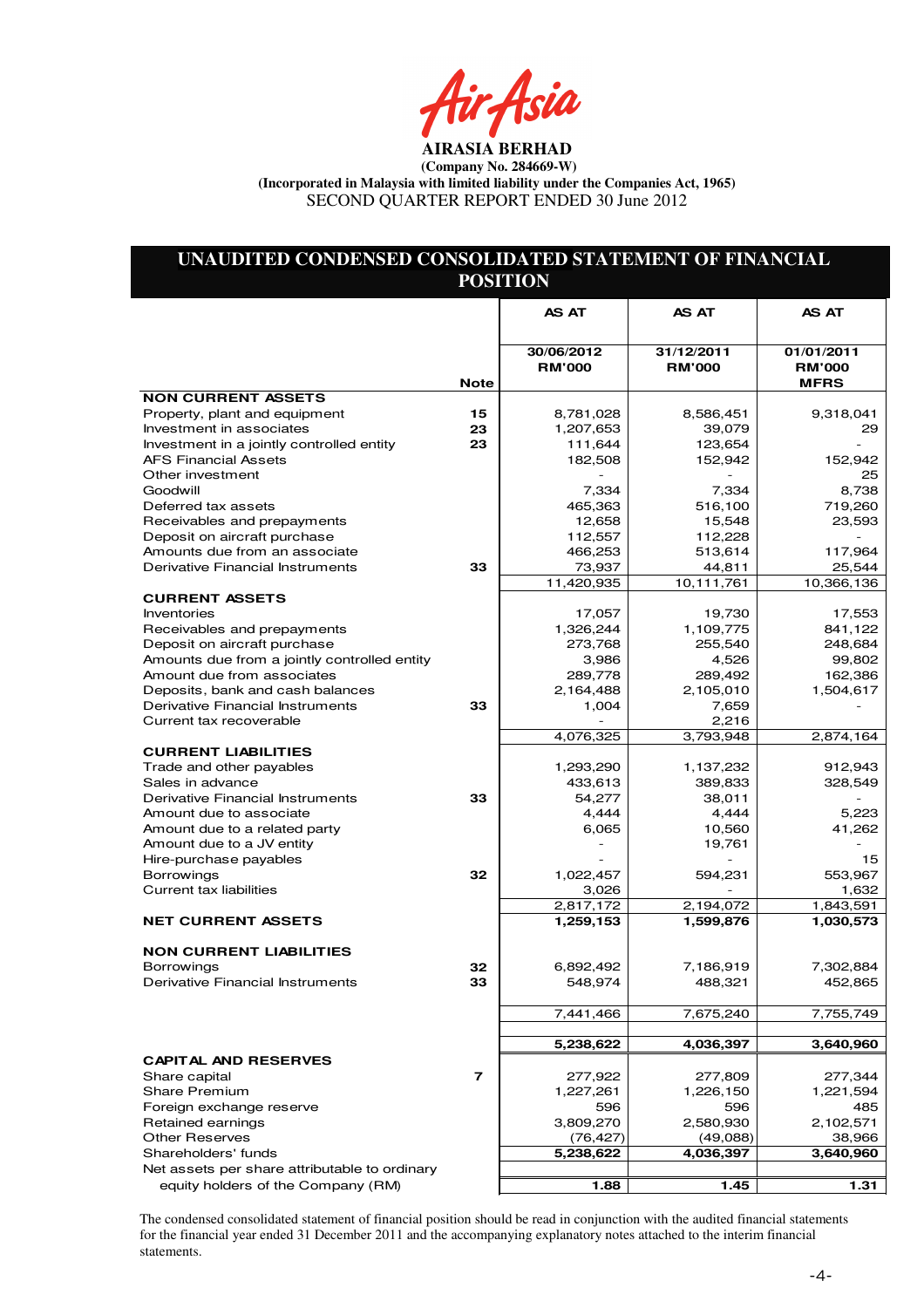

|                                                                                                    |                                               | UNAUDITED CONDENSED CONSOLIDATED STATEMENT OF CHANGES IN EQUITY |                                          |                                                         |                                                               |                                                |                                              |                               |                                                     |                                                |
|----------------------------------------------------------------------------------------------------|-----------------------------------------------|-----------------------------------------------------------------|------------------------------------------|---------------------------------------------------------|---------------------------------------------------------------|------------------------------------------------|----------------------------------------------|-------------------------------|-----------------------------------------------------|------------------------------------------------|
|                                                                                                    | Attributable to Equity Holders of the Company |                                                                 |                                          |                                                         |                                                               |                                                |                                              |                               |                                                     |                                                |
|                                                                                                    | ordinary shares                               | <b>Issued and fully paid</b><br>of RM0.10 each                  |                                          |                                                         |                                                               |                                                |                                              |                               |                                                     |                                                |
|                                                                                                    | <b>Number</b><br>of shares<br>1194863         | Nominal<br>Value<br><b>RM'000</b>                               | <b>Share</b><br>Premium<br><b>RM'000</b> | Foreign<br>Exchange<br><b>Reserves</b><br><b>RM'000</b> | <b>Cash Flow</b><br>Hedge<br><b>Reserves</b><br><b>RM'000</b> | <b>AFS</b><br><b>Reserves</b><br><b>RM'000</b> | <b>Retained</b><br>Earnings<br><b>RM'000</b> | <b>Total</b><br><b>RM'000</b> | <b>Minority</b><br><b>Interest</b><br><b>RM'000</b> | <b>TOTAL</b><br><b>EQUITY</b><br><b>RM'000</b> |
| At 1 January 2012                                                                                  | 2,778,087                                     | 277,809                                                         | 1,226,150                                | 596                                                     | (159, 363)                                                    | 110,275                                        | 2,580,930                                    | 4,036,397                     | $\overline{a}$                                      | 4,036,397                                      |
| Net Profit for the period                                                                          |                                               |                                                                 |                                          |                                                         |                                                               | $\overline{\phantom{a}}$                       | 1,367,297                                    | 1,367,297                     | $\overline{a}$                                      | 1,367,297                                      |
| Dividends approved                                                                                 |                                               |                                                                 |                                          |                                                         |                                                               |                                                | (138, 957)                                   | (138, 957)                    | $\overline{a}$                                      | (138, 957)                                     |
| Other comprehensive income                                                                         |                                               |                                                                 |                                          |                                                         | (27, 339)                                                     |                                                |                                              | (27, 339)                     | $\overline{a}$                                      | (27, 339)                                      |
| <b>Issuance of ordinary shares</b><br>- Pursuant to the Employees'<br>Share Option Scheme ('ESOS') | 1,134                                         | 113                                                             | 1,111                                    | $\overline{a}$                                          |                                                               |                                                |                                              | 1,225                         | $\overline{a}$                                      | 1,225                                          |
| At 30 June 2012                                                                                    | 2,779,221                                     | 277,922                                                         | 1,227,261                                | 596                                                     | (186, 702)                                                    | 110,275                                        | 3,809,270                                    | 5,238,622                     | $\overline{a}$                                      | 5,238,622                                      |
| At 1 January 2011                                                                                  | 2,773,437                                     | 277,344                                                         | 1,221,594                                | 485                                                     | (71, 309)                                                     | 110,275                                        | 2,102,571                                    | 3,640,960                     |                                                     | 3,640,960                                      |
| Net Profit for the period                                                                          |                                               |                                                                 |                                          |                                                         |                                                               | $\overline{\phantom{0}}$                       | 276,188                                      | 276,188                       |                                                     | 276,188                                        |
| Dividends paid                                                                                     |                                               |                                                                 |                                          | $\overline{\phantom{0}}$                                | $\overline{a}$                                                | $\overline{\phantom{0}}$                       | (76, 964)                                    | (76, 964)                     |                                                     | (76, 964)                                      |
| Other comprehensive income                                                                         |                                               |                                                                 |                                          |                                                         | 57,442                                                        |                                                |                                              | 57,442                        |                                                     | 57,442                                         |
| <b>Issuance of ordinary shares</b><br>- Pursuant to the Employees'<br>Share Option Scheme ('ESOS') | 2,623                                         | 262                                                             | 2,570                                    | $\overline{a}$                                          |                                                               |                                                |                                              | 2,832                         | $\qquad \qquad -$                                   | 2,832                                          |
| At 30 June 2011                                                                                    | 2,776,060                                     | 277,606                                                         | 1,224,164                                | 485                                                     | (13, 867)                                                     | 110,275                                        | 2,301,795                                    | 3,900,458                     | $\overline{a}$                                      | 3,900,458                                      |

The condensed consolidated statement of changes in equity should be read in conjunction with the audited financial statements for the financial year ended 31 December 2011 and the accompanying explanatory notes attached to the interim financial statements.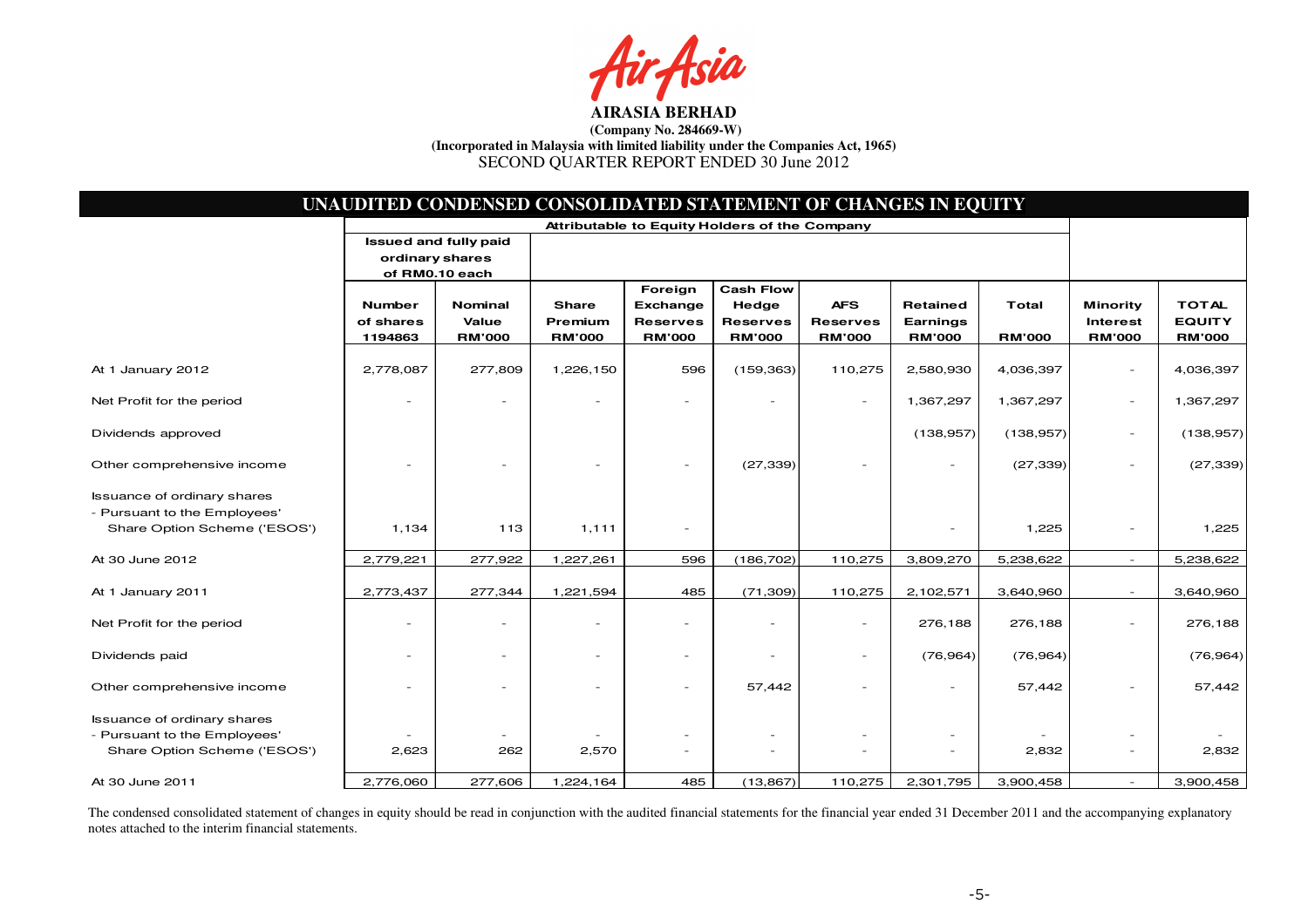

## **KEY OPERATING STATISTICS – 30 June 2012**

**Performance indicator for Malaysian operations for current quarter against the same quarter last year** 

| <b>Quarter Ended: 30 June</b>      | <b>Apr-Jun 2012</b> | Apr-Jun 2011 | Change y-o-y |
|------------------------------------|---------------------|--------------|--------------|
|                                    |                     |              |              |
| Passengers Carried                 | 4,902,689           | 4,472,498    | 10%          |
| Capacity                           | 6,163,020           | 5,511,780    | 12%          |
| Seat Load Factor                   | 80%                 | 81%          | $-1$ ppt     |
| RPK (million)                      | 5,621               | 5,250        | 7%           |
| ASK (million)                      | 7,038               | 6,436        | 9%           |
| Average Fare (RM)                  | 177                 | 164          | 8%           |
| Ancillary Income Per Pax (RM)*     | 37                  | 45           | $-19%$       |
| Unit Passenger Revenue (RM)        | 214                 | 209          | 2%           |
| Revenue / ASK (sen)                | 16.79               | 16.81        | 0%           |
| Revenue / ASK (US cents)           | 5.37                | 5.38         | 0%           |
| Cost / ASK (sen)                   | 13.86               | 13.47        | 3%           |
| Cost / ASK (US cents)              | 4.43                | 4.31         | 3%           |
| Cost / ASK-ex Fuel (sen)           | 7.02                | 6.61         | 6%           |
| Cost / ASK-ex Fuel (US cents)      | 2.25                | 2.11         | 6%           |
| Aircraft (end of period)           | 58                  | 53           | 9%           |
| Average Stage Length (km)          | 1,144               | 1,170        | $-2%$        |
| Number of Flights                  | 34,239              | 30,620       | 12%          |
| <b>Fuel Consumed (Barrels)</b>     | 1,155,269           | 1,053,606    | 10%          |
| Average Fuel Price (US\$ / Barrel) | 133                 | 134          | $-1\%$       |

#### *Exchange Rate: RM:USD – 3.1266, prior year US cents figures are restated at current exchange rate.*

**\***Adjusted from previously published figure to be comparable with current period.

#### **Definition and calculation methodology**

| ASK (Available Seat Kilometres)    | Total available seats multiplied by the distance flown.     |
|------------------------------------|-------------------------------------------------------------|
| RPK (Revenue Passenger Kilometres) | Number of passengers carried multiplied by distance flown   |
| Revenue/ASK                        | Total revenue divided by ASK                                |
| Cost/ASK                           | Total expenses before interest and tax divided by ASK       |
| $Cost/ASK - ex fuel$               | Costs, as defined above, less fuel expenses, divided by ASK |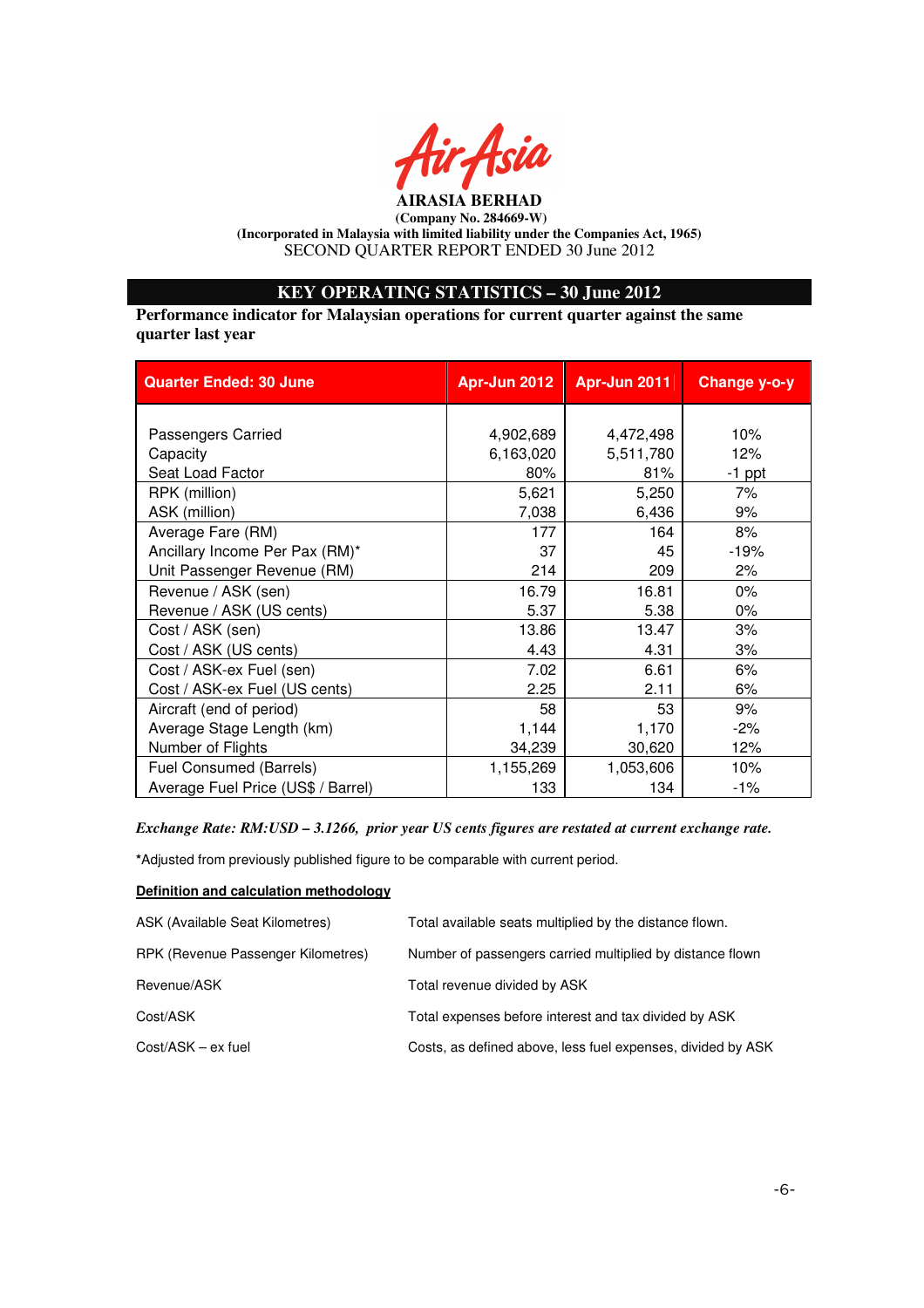

## **NOTES TO THE UNAUDITED ACCOUNTS – 30 June 2012**

## **1. Basis of preparation**

The interim financial report is unaudited and has been prepared in accordance with Malaysian Financial Reporting Standard ("MFRS") 134: "Interim Financial Reporting" and paragraph 9.22 and Appendix 9B of the Bursa Malaysia Securities Berhad ("Bursa Malaysia") Listing Requirements.

In accordance with MFRS1 an opening MFRS statement of financial position has been presented at the date of transition to MFRS's. There are no differences between the opening MFRS statement of financial and the statement of financial position presented under FRS's at 31 December 2010.

The interim financial statements should be read in conjunction with the audited financial statements of the Group for the financial year ended 31 December 2011.

#### **2. Summary of significant accounting policies**

The accounting policies and methods of computation adopted for the interim financial statements are consistent with those adopted for the audited financial statements for the financial year ended 31 December 2011

In current financial year, the Group is adopting the new IFRS-compliant framework, Malaysian Financial Reporting Standards ("MFRS"). In adopting the new framework, the Group is applying MFRS 1 "First-time adoption of MFRS". MFRS 1 provides for certain optional exemption and certain mandatory exception for first-time MFRS adopters.

Details of standards, amendments to published standards and interpretations to existing standards that are applicable to the Group with effect from 1 January 2012 or later are provided in note 2 to the audited financial statements of the Group for the financial year ended 31 December 2011.

#### **3. Auditors' report on preceding annual financial statements**

The auditors have expressed an unqualified opinion on the Group's statutory financial statements for the financial year ended 31 December 2011 in their report dated 27 April 2012.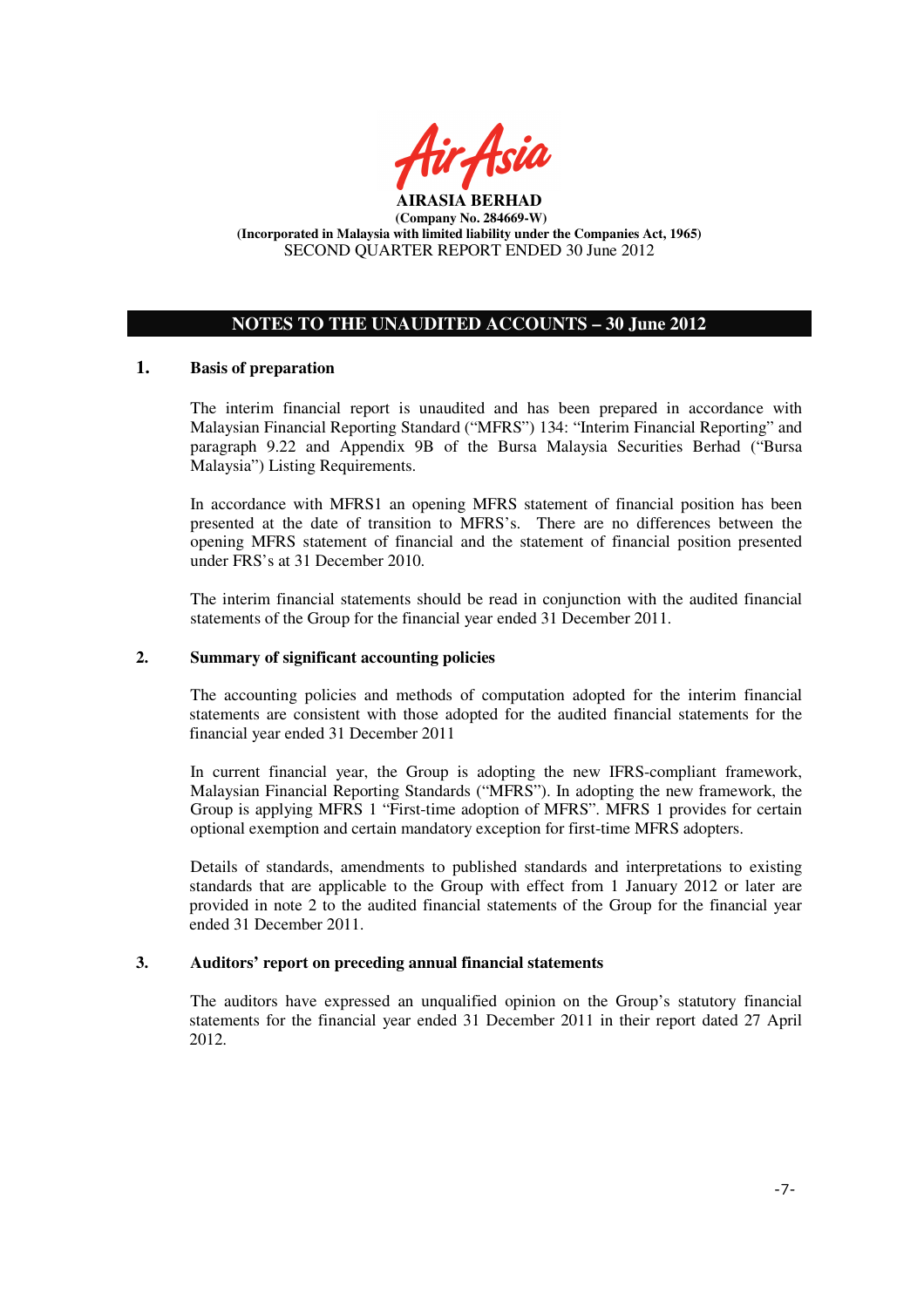

## **NOTES TO THE UNAUDITED ACCOUNTS – 30 June 2012**

#### **4. Seasonality of operations**

AirAsia is primarily involved in the provision of air transportation services and thus, is subject to the seasonal demand for air travel. The seat load factor was 1 percentage point lower in the quarter under review against the same period last year. Compared against the immediate preceding quarter (first quarter January – March 2012), the seat load factor was the same. This seasonal pattern is in line with the expectation of the Group.

#### **5. Unusual items due to their nature, size or incidence**

Apart from the fair value gains highlighted in note 17, 'Changes in the composition of the Group' there were no unusual items affecting assets, liabilities, equity, net income or cash flows during the current quarter and financial period-to-date.

#### **6. Changes in estimates**

There were no changes in estimates that have had material effect in the current quarter and financial period-to-date results.

## **7. Capital and reserves**

During quarter ended 30 June 2012, the total issued and paid-up share capital of the Company increased from RM277,837,858 to RM277,921,958 from the issuance of 841,000 ordinary shares of RM0.10 each pursuant to the exercise of ESOS at the option price of RM1.08. Other than the above, there was no cancellation, repurchases, resale and repayment of debt and equity securities for the period ended 30 June 2012.

## **8. Dividend paid**

 During the quarter under review the Company declared a dividend of 5.00 sen per ordinary share of 10 sen each amounting to RM138,957,079. The dividend was paid on 20 July 2012.

#### **9. Segment reporting**

The Group operates a single reportable segment, that of Airline Operations.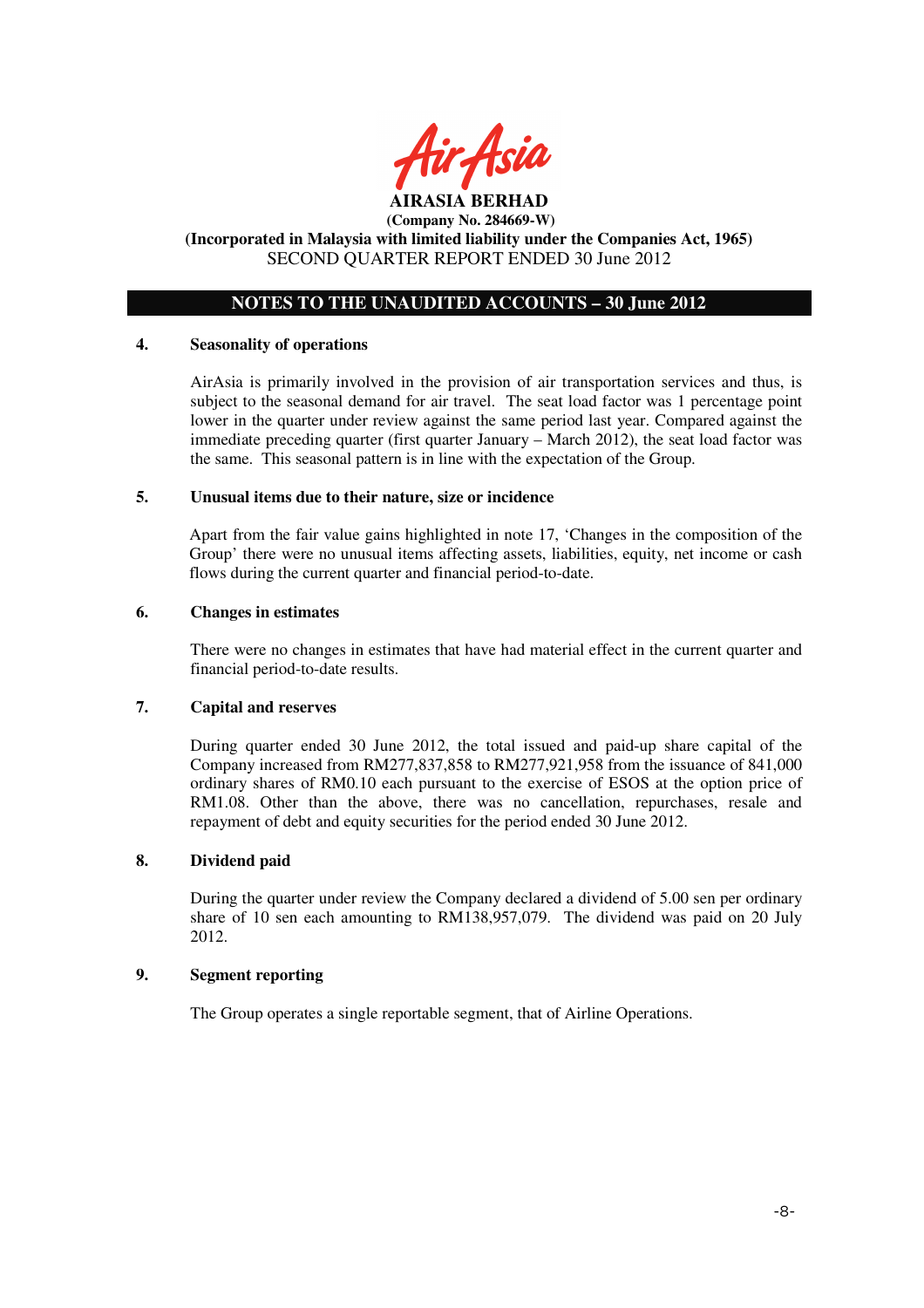

**AIRASIA BERHAD (Company No. 284669-W) (Incorporated in Malaysia with limited liability under the Companies Act, 1965)** 

SECOND QUARTER REPORT ENDED 30 June 2012

## **NOTES TO THE UNAUDITED ACCOUNTS – 30 June 2012**

#### **10. Revenue**

|                                 | <b>Quarter ended</b><br>30/6/2012<br><b>RM</b> million | <b>Quarter ended</b><br>30/6/2011<br><b>RM</b> million |
|---------------------------------|--------------------------------------------------------|--------------------------------------------------------|
| Passenger seat sales            | 783.2                                                  | 714.7                                                  |
| Baggage fees                    | 88.0                                                   | 90.8                                                   |
| Aircraft operating lease income | 132.0                                                  | 120.7                                                  |
| Surcharges and fees             | 86.4                                                   | 22.5                                                   |
| Travel and tour operations      |                                                        | 23.8                                                   |
| Other revenue                   | 92.0                                                   | 109.3                                                  |
|                                 | 1,181.6                                                | 1,081.8                                                |

Other revenue includes assigned seat, freight, cancellation, documentation and other fees and the on-board sale of meals and merchandise.

#### **11. Other gains/(losses) - net**

 Other gains/(losses) – net comprise fair value changes due to movement in mark-to-market (MTM) position on non-designated hedging contracts at 30 June 2012 as compared to 31 March 2012, and are detailed below:

|     |                                                  | <b>Quarter ended</b><br>30/6/2012<br><b>RM</b> million | <b>Quarter ended</b><br>30/6/2011<br><b>RM</b> million |
|-----|--------------------------------------------------|--------------------------------------------------------|--------------------------------------------------------|
| (1) | Loss from fuel contracts                         | (46.6)                                                 | (3.8)                                                  |
|     | (ii) Gain from foreign currency contracts        | 19.1                                                   | 1.0                                                    |
|     | $(v)$ Gain / (loss) from interest rate contracts | 3.9                                                    | (22.0)                                                 |
|     |                                                  | 23.6                                                   | (24.8)                                                 |

The above gains and losses arise from the movement in exchange rates (principally RM:US\$), interest rates and crude oil prices relative to the contracted rate during the quarter. The fair value of derivative financial instruments is determined by discounting future cash flows to present value.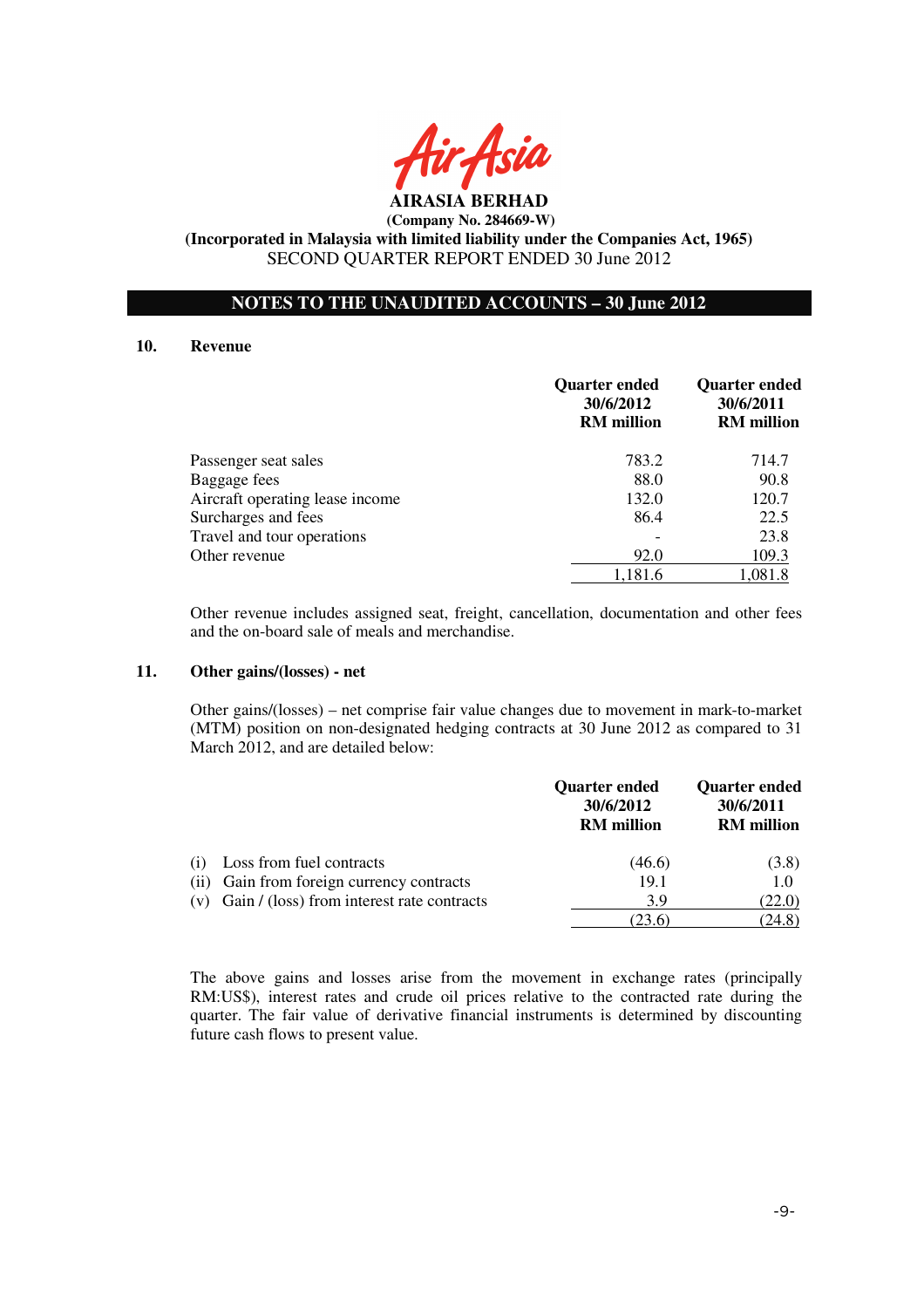

## **NOTES TO THE UNAUDITED ACCOUNTS – 30 June 2012**

#### **12. Other Income**

|                                                   | <b>Quarter ended</b><br>30/6/2012<br><b>RM</b> million | <b>Quarter ended</b><br>30/6/2011<br><b>RM</b> million |
|---------------------------------------------------|--------------------------------------------------------|--------------------------------------------------------|
| Gain on disposal of property, plant and equipment |                                                        | 9.2                                                    |
| Others                                            | 12.5                                                   | 5.1                                                    |
|                                                   | 12.5                                                   | 14.3                                                   |

Other income ('others') includes brand licence fees, commission income and advertising income.

#### **13. Other Comprehensive Income**

Cash flow hedges represent fair value changes due to movement in MTM position on effective hedging contracts at 30 June 2012 as compared to 31 March 2012 as follows:

|                                               | Quarter ended<br>30/6/2012<br><b>RM</b> million | Quarter ended<br>30/6/2011<br><b>RM</b> million |
|-----------------------------------------------|-------------------------------------------------|-------------------------------------------------|
| Fair value (loss)/gain in the period<br>(1)   | (35.1)                                          | 50.0                                            |
| Amount transferred to income statement<br>(1) | (111.0)                                         | 6.0                                             |
|                                               | 146.1                                           | 56.0                                            |

Fair value changes in effective hedging contracts are recognized directly in equity and are transferred to the income statement in the same period as the underlying hedged item affects profit or loss.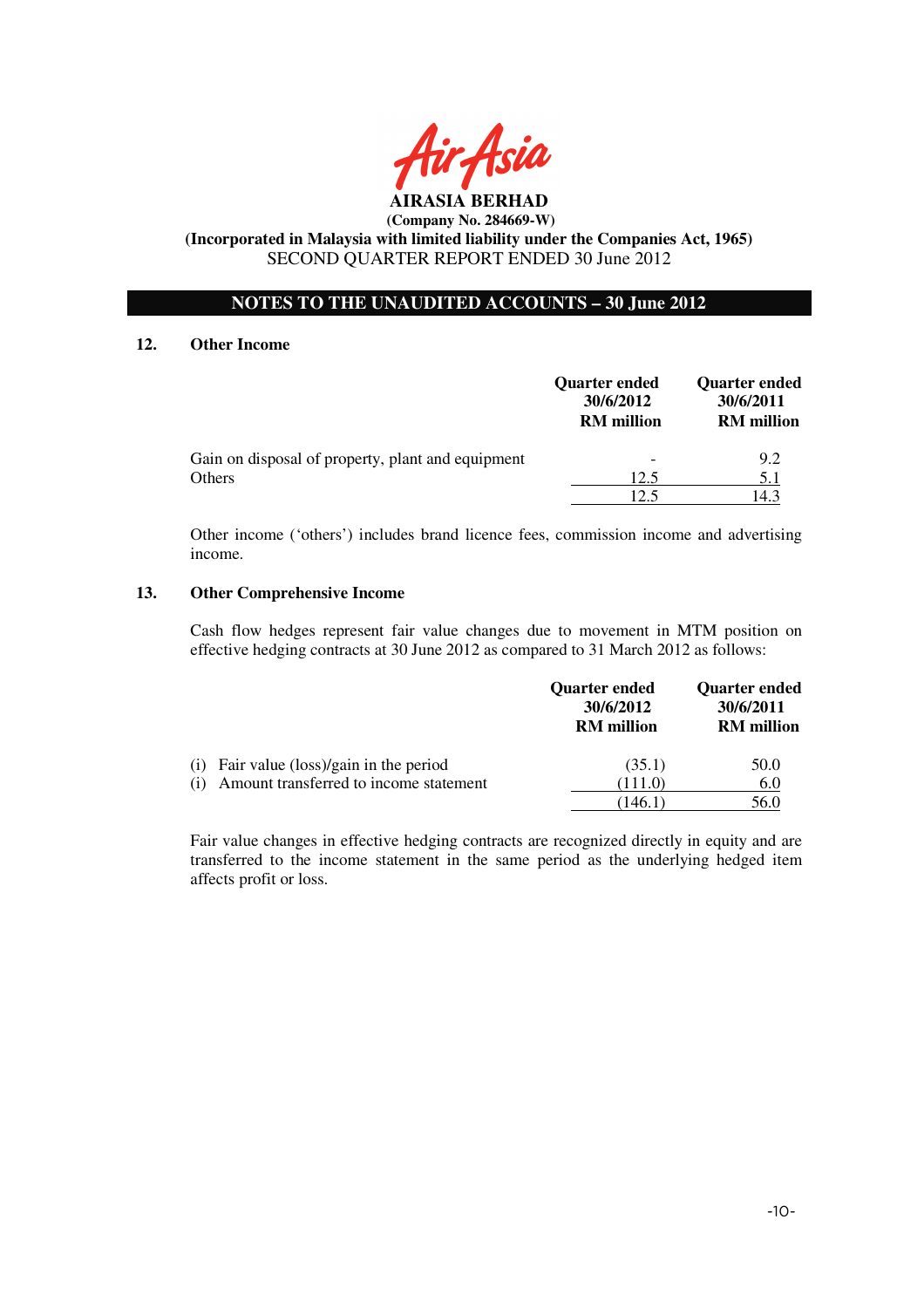

**(Incorporated in Malaysia with limited liability under the Companies Act, 1965)**  SECOND QUARTER REPORT ENDED 30 June 2012

## **NOTES TO THE UNAUDITED ACCOUNTS – 30 June 2012**

#### **14. Disclosure of Realised and Unrealised Profits**

The cumulative retained profit of the Group and its subsidiaries comprises realized and unrealized profit as disclosed in the table below.

|                                                                 | As at<br>30/6/2012<br><b>RM'000</b> | As at<br>31/12/2011<br><b>RM'000</b> |
|-----------------------------------------------------------------|-------------------------------------|--------------------------------------|
| Total retained profit of AirAsia Berhad and its<br>subsidiaries |                                     |                                      |
| Realised<br>(i)                                                 | 1,946,684                           | 1,781,491                            |
| Unrealised<br>(i)                                               | 1,891,738                           | 809,277                              |
|                                                                 | 3,838,422                           | 2,590,768                            |
| Total share of accumulated losses from associates               |                                     |                                      |
| Realised<br>(i)<br>Unrealised<br>(i)                            | (31, 307)                           | (9,764)                              |
|                                                                 | (31, 307)                           | (9,764)                              |
| Total share of accumulated profit/(losses) from                 |                                     |                                      |
| jointly controlled entities                                     |                                     |                                      |
| Realised<br>(i)                                                 | 2,155                               | (74)                                 |
| Unrealised<br>(i)                                               |                                     |                                      |
|                                                                 | 2,155                               | (74)                                 |
| Total group retained profit as per consolidated                 |                                     |                                      |
| accounts                                                        | 3,809,270                           | <u>2,580,930</u>                     |

## **15. Property, plant and equipment**

#### *(a) acquisition and disposals*

During the quarter ended 30 June 2012, the Group acquired property, plant and equipment with a cost of RM358.1 million (quarter ended 30 June 2011: RM10.2 million).

During the quarter ended 30 June 2012, the Group disposed of property, plant and equipment with a net book value of RM Nil million (quarter ended 30 June 2011: RM9.1 million).

#### *(b) revaluation*

There was no revaluation of property, plant and equipment for the quarter ended 30 June 2012 (quarter ended 30 June 2011: RM Nil).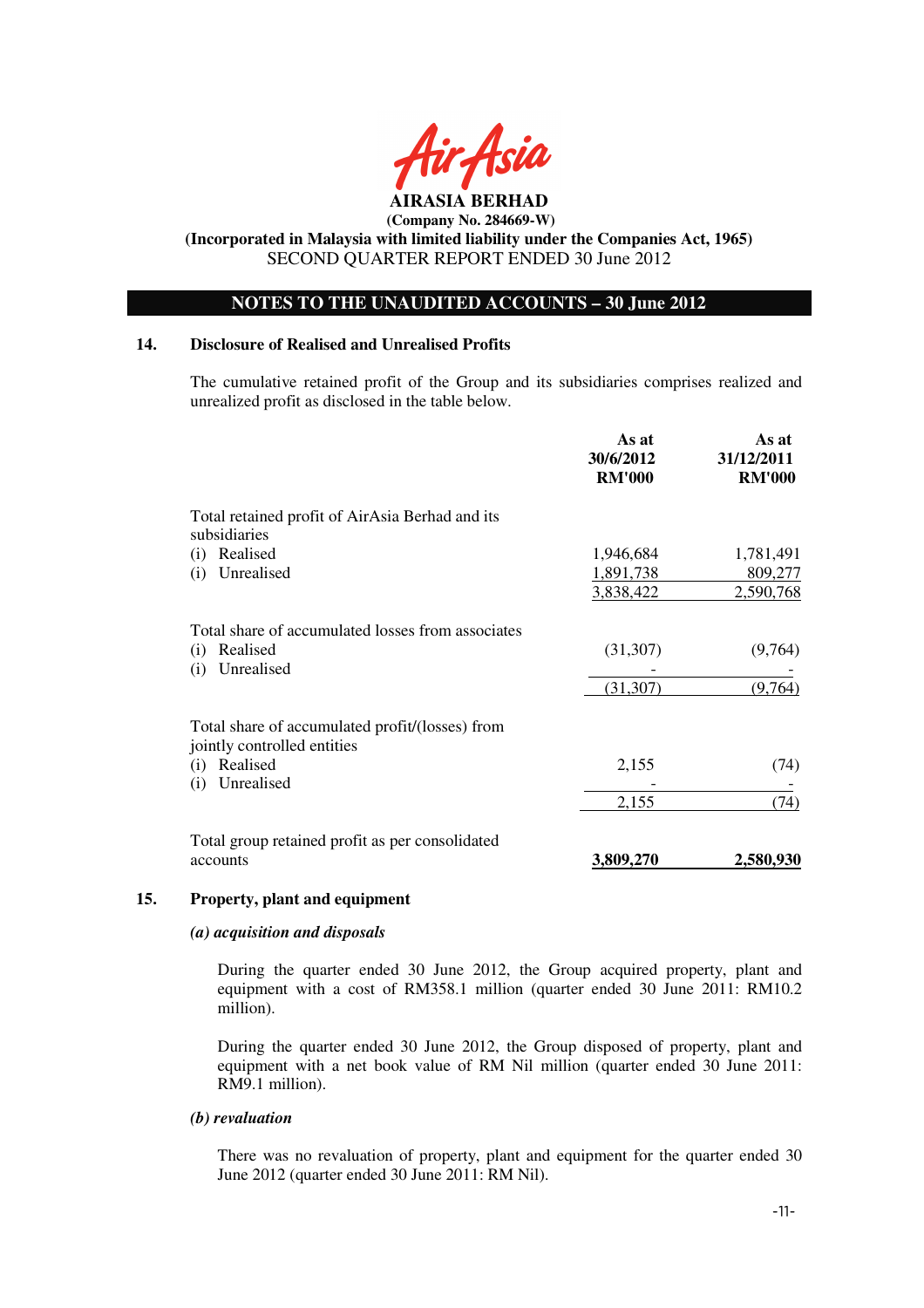

**AIRASIA BERHAD (Company No. 284669-W)** 

## **(Incorporated in Malaysia with limited liability under the Companies Act, 1965)**  SECOND QUARTER REPORT ENDED 30 June 2012

## **NOTES TO THE UNAUDITED ACCOUNTS – 30 June 2012**

#### *(c) impairment*

There was no impairment of property, plant and equipment for the quarter ended 30 June 2012 (quarter ended 30 June 2011: RM Nil).

#### **16. Post balance sheet events**

There were no material events after the period end that have not been reflected in the financial statements for the financial period ended 30 June 2012 as at the date of this report.

#### **17. Changes in composition of the Group**

Subsequent to the intial public offering of Asia Aviation Pcl, the major shareholder of Thai AirAsia, AirAsia Berhad's effective interest in Thai AirAsia was reduced from 49% to 45%. As a consequence of the reduction in shareholding Thai AirAsia has ceased to be a jointly controlled entity of the Group and has become an associate company. In accordance with the provisions of MFRS131, Interests in Joint Ventures, this has resulted in a RM120.1 million gain on the disposal of the 4% equity interest and a fair value gain on the remaining 45% equity interest in Thai AirAsia of RM1,040.3 million. The total gain is presented in the income statement as a 'Gain on disposal and fair value of interest in Thai AirAsia'. There were no other changes in the composition of the group during the quarter under review.

#### **18. Contingent assets**

As at the date of this report, the Group does not have any contingent assets.

#### **19. Changes in contingent liabilities since the last annual balance sheet date**

There were no material changes in contingent liabilities since the latest audited financial statements of the Group for the financial year ended 31 December 2011.

#### **20. Capital commitments outstanding not provided for in the interim financial report**

Capital commitments for property, plant and equipment:

|                                 | <b>Group and Company</b> |            |
|---------------------------------|--------------------------|------------|
|                                 | 30/6/2012                | 30/6/2011  |
|                                 | RM'000                   | RM'000     |
| Approved and contracted for     | 39,865,216               | 38,071,822 |
| Approved but not contracted for | 14,330,502               | 2,352,621  |
|                                 | 54, 195, 718             | 40,424,443 |
|                                 |                          |            |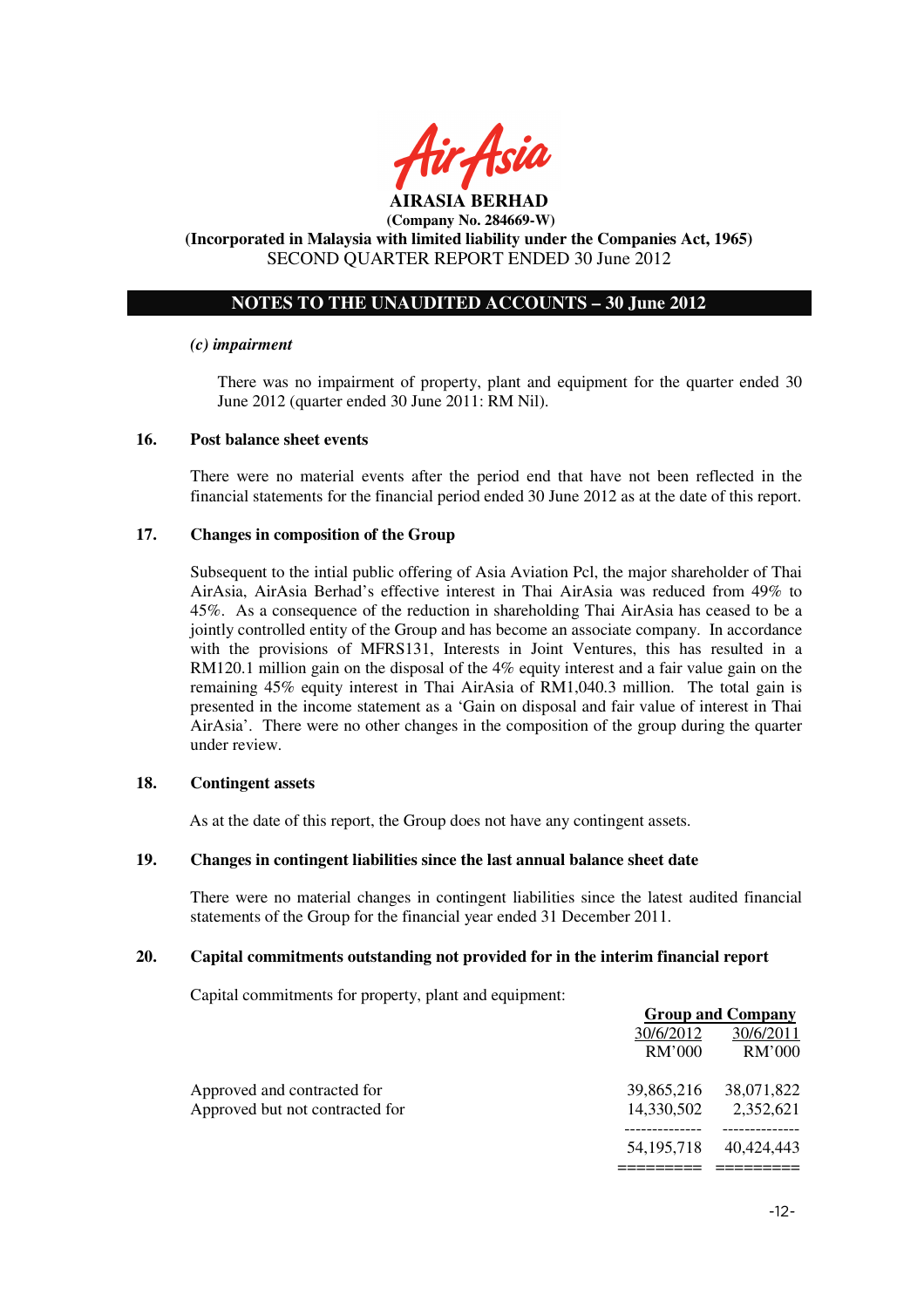

**(Incorporated in Malaysia with limited liability under the Companies Act, 1965)**  SECOND QUARTER REPORT ENDED 30 June 2012

## **NOTES TO THE UNAUDITED ACCOUNTS – 30 June 2012**

#### **21. Material related party transactions**

Details of the relationship and transactions between AirAsia and its related parties are as described below. The related party transactions described were carried out on the terms and conditions obtainable in transactions with unrelated parties unless otherwise stated.

| Name of company                     | Relationship                                                           |  |
|-------------------------------------|------------------------------------------------------------------------|--|
| Thai AirAsia                        | An associate of the Company                                            |  |
| PT Indonesia AirAsia                | An associate of the Company                                            |  |
| AirAsia X Sdn. Bhd.                 | An investment with common shareholders and<br>directors of the Company |  |
| AirAsia Inc (Philippines)           | An associate of the Company                                            |  |
| Asian Aviation Centre of Excellence |                                                                        |  |
| Sdn Bhd                             | A jointly controlled entity of the Company                             |  |

These following items have been included in the Income Statement.

|                          |                                                                                                | <b>Quarter ended</b><br>30/6/2012<br><b>RM'000</b> | Group<br><b>Quarter ended</b><br>30/6/2011<br><b>RM'000</b> |
|--------------------------|------------------------------------------------------------------------------------------------|----------------------------------------------------|-------------------------------------------------------------|
| $\overline{\phantom{0}}$ | Thai AirAsia<br>Lease rental income on aircraft                                                | 78,650                                             | 64,479                                                      |
| $\qquad \qquad -$<br>-   | Indonesia AirAsia<br>Lease rental income on aircraft<br>Maintenance and overhaul charges       | 46,512                                             | 56,208<br>1,977                                             |
| $\overline{\phantom{0}}$ | <b>Philippines AirAsia</b><br>Lease rental income on aircraft                                  | 6,847                                              |                                                             |
| -                        | AirAsia X Sdn. Bhd.<br>Services charged to AirAsia X Sdn Bhd                                   | 1,444                                              | 9,731                                                       |
| -                        | <b>Asian Aviation Centre of Excellence Sdn Bhd</b><br>Training costs charged to AirAsia Berhad | (2,756)                                            |                                                             |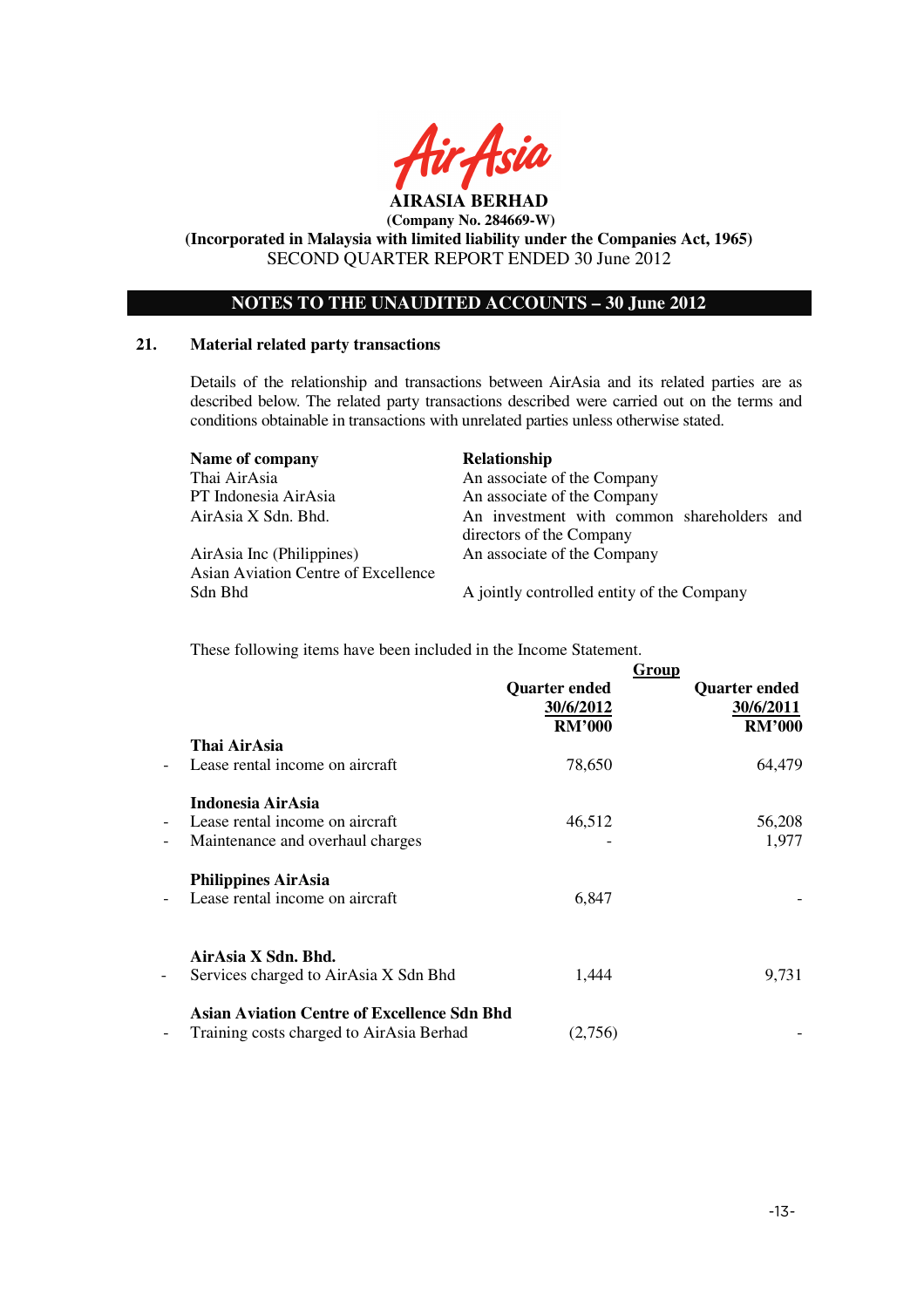

**(Incorporated in Malaysia with limited liability under the Companies Act, 1965)**  SECOND QUARTER REPORT ENDED 30 June 2012

## **NOTES TO THE UNAUDITED ACCOUNTS – 30 June 2012**

## **22. Review of performance**

| (A) Performance of current quarter against the same quarter last year for Malaysia |            |                        |  |
|------------------------------------------------------------------------------------|------------|------------------------|--|
| <b>Quarter Ended: 30 June</b><br>Apr-Jun<br>Apr-Jun                                |            |                        |  |
| <b>RM'000</b>                                                                      | 2012       | 2011                   |  |
|                                                                                    |            |                        |  |
| <b>Revenue</b>                                                                     | 1,181,561  | 1,081,773              |  |
| Operating expenses:                                                                |            |                        |  |
| - Staff costs                                                                      | (123, 861) | (109, 835)             |  |
| - Depreciation of property, plant                                                  |            |                        |  |
| and equipment                                                                      | (137, 932) | (142, 532)             |  |
| - Aircraft fuel expenses                                                           | (481, 549) | (441, 671)             |  |
| - Maintenance and overhaul                                                         | (22, 205)  | (16, 846)              |  |
| - User charges and other related expenses                                          | (113, 446) | (68, 196)              |  |
| - Aircraft operating lease expenses<br>- Travel and tour operating expenses        | (38, 297)  | (15, 507)<br>(18, 622) |  |
| - Other operating expenses                                                         | (47, 379)  | (43, 239)              |  |
| Other (losses)/gains - net                                                         | (23,580)   | (24, 846)              |  |
| Other income                                                                       | 12,509     | 14,324                 |  |
|                                                                                    |            |                        |  |
| <b>Operating Profit</b>                                                            | 205,821    | 214,803                |  |
|                                                                                    |            |                        |  |
| Finance Income                                                                     | 19,555     | 12,464                 |  |
| <b>Finance Costs</b>                                                               | (94, 434)  | (92,096)               |  |
| <b>Net operating profit</b>                                                        | 130,942    | 135,171                |  |
| Foreign Exchange gain/(loss) on borrowings                                         | (97, 402)  | 9,862                  |  |
| Foreign Exchange gain/(loss) on amounts due from                                   |            |                        |  |
| associates and jointly-controlled entities                                         | 31,455     |                        |  |
| Gain on disposal and fair value of interest in Thai AirAsia                        | 1,160,370  |                        |  |
| Share of results of a jointly controlled entities                                  | (6, 674)   |                        |  |
| Share of results of associates                                                     | (1,685)    |                        |  |
| <b>Profit before tax</b>                                                           | 1,217,006  | 145,033                |  |
|                                                                                    |            |                        |  |
| <b>Current Taxation</b>                                                            | (7, 575)   | (8,025)                |  |
| Deferred taxation                                                                  | (14, 568)  | (32, 751)              |  |
| Profit after tax                                                                   | 1,194,863  | 104,257                |  |
| <b>EBITDAR</b>                                                                     | 382,050    | 372,842                |  |
| <b>EBITDAR Margin</b>                                                              | 32%        | 34%                    |  |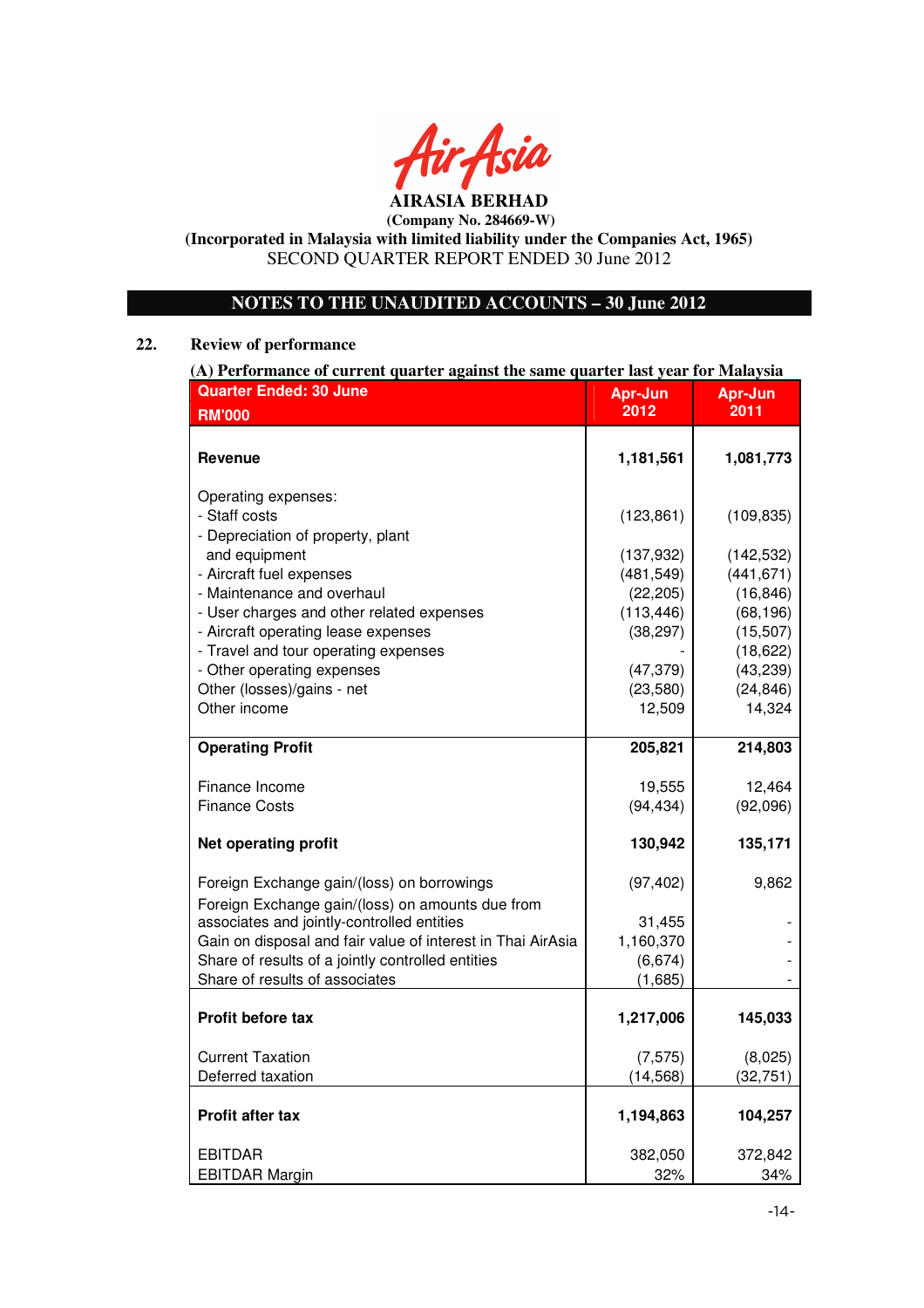

## **(Incorporated in Malaysia with limited liability under the Companies Act, 1965)**  SECOND QUARTER REPORT ENDED 30 June 2012

## **NOTES TO THE UNAUDITED ACCOUNTS – 30 June 2012**

The Group recorded revenue of RM1,181.6 million for the quarter ended 30 June 2012 ("2Q12"), 9% higher than the revenue of RM1,081.8 million recorded in the quarter ended 30 June 2011 ("2Q11"). The revenue growth was supported by 10% growth in passenger volume while the average fare was 8% higher at RM177 as compared to RM164 achieved in 2Q11. Ancillary income per passenger year-on-year reduced by 18% to RM37 from RM45. The seat load factor was 1 percentage point lower at 80% compared to 81% in the same period last year.

The profit after tax for the period was RM1,194.9 million compared to RM104.3 million in the same quarter of 2011.

## **(B) Cashflow commentary for current quarter against immediately preceding quarter**

| Net Cash Flow (RM'000)                | <b>Apr - June 2012</b> | <b>Jan – Mar 2012</b> |
|---------------------------------------|------------------------|-----------------------|
|                                       |                        |                       |
| Cash from Operations                  | 353,290                | 100,503               |
| Cash from Investing Activities        | (420, 595)             | (95,048)              |
| <b>Cash from Financing Activities</b> | 174,614                | (53, 376)             |
| <b>Net Cash Flow</b>                  | 107,309                | (47, 921)             |

The Group's cash from operations was RM353.3 million, compared to RM100.5 million in the immediate preceding quarter ended March 2012. Net cash flow in the quarter amounted to RM107.3 million inflow, as cash flows from operating and financing activities exceeded investing cash flows.

## **(C) Balance sheet commentary for current quarter**

| <b>Balance Sheet</b><br><b>RM</b> million | <b>June 2012</b> | <b>Mar 2012</b> |
|-------------------------------------------|------------------|-----------------|
| <b>Total Debt</b><br>Cash                 | 7,915<br>2,164   | 7,497<br>2,057  |
| <b>Net Debt</b>                           | 5,751            | 5,440           |
| Net Gearing                               | 1.10             | 1.26            |

The Group's total debt as of end of 30 June 2012 was RM7.9 million. The Group's net debt after offsetting the cash balances amounted to RM5.8 million. This translates to a net gearing ratio of 1.10 times, 13% lower than the immediately preceding quarter.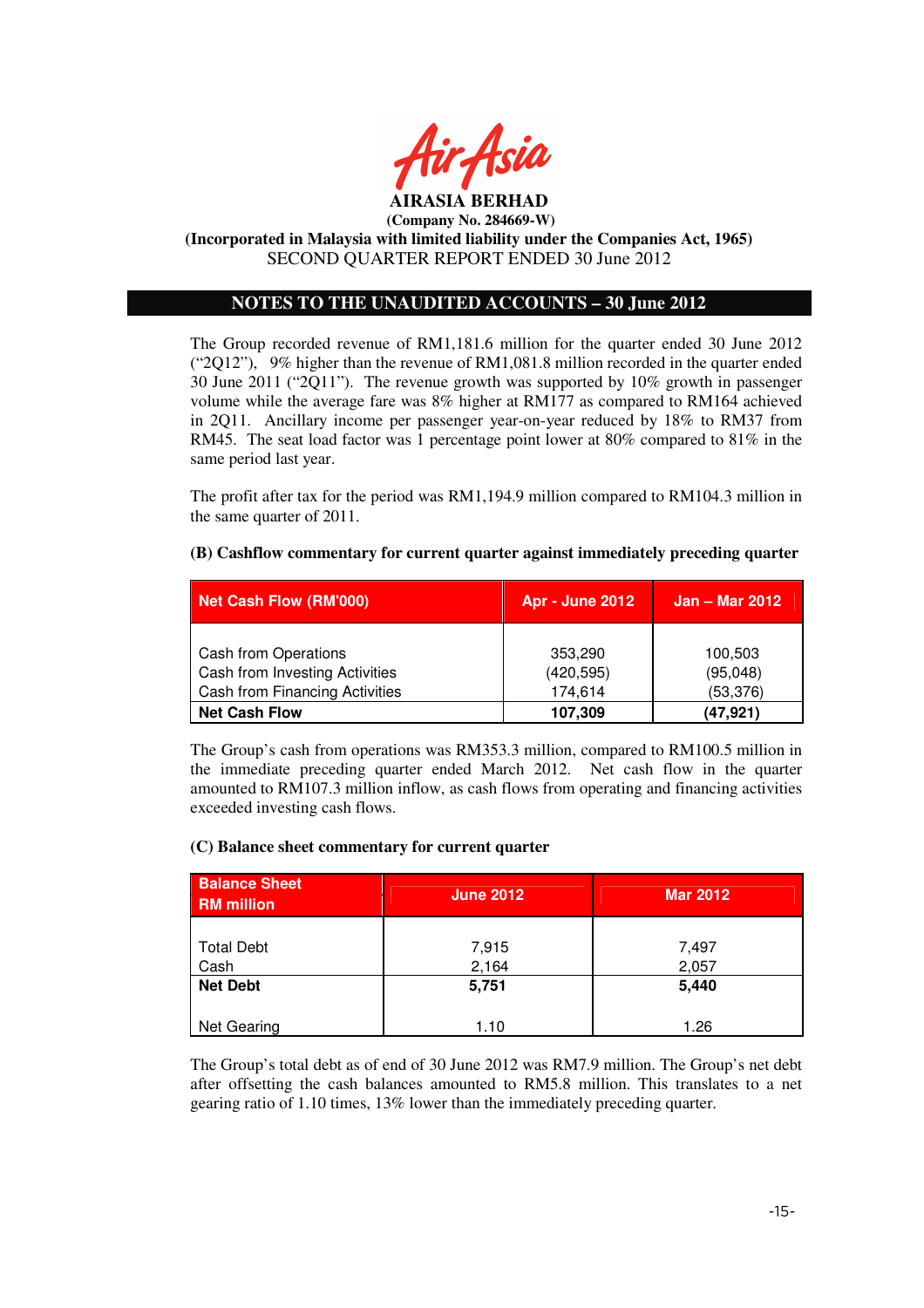

## **NOTES TO THE UNAUDITED ACCOUNTS – 30 June 2012**

## **23. Jointly Controlled Entities and Associate Companies**

## **i) Associate Company - Thai AirAsia**

Subsequent to the intial public offering of Asia Aviation Pcl, on 31 May 2012, the major shareholder of Thai AirAsia, AirAsia Berhad's effective interest in Thai AirAsia was reduced from 49% to 45%. As a result of the dilution in interest and changes to the shareholders agreements Thai AirAsia ceased to be a joint venture company of AirAsia Berhad and became an associate company. As such the AirAsia Berhad investment in Thai AirAsia is now accounted for in accordance with MFRS128 Investments in Associates, which requires that the equity method be used. The gain on disposal and fair value of interest in Thai AirAsia is separately explained in note 17.

Thai AirAsia recorded revenue of THB4,432.8 million in 2Q12, 16% higher compared to the THB3,809.8 million achieved in 2Q11. The positive growth in revenue is attributed to higher passenger volume in combination with consistent unit passenger revenue. Thai AirAsia achieved passenger growth of 20% as compared to 2Q11 while the seat load factor was higher by 1 percentage point at 79%. Average base fare was higher by 2% at THB1,962 as compared to THB1,924 achieved in 2Q11.

Thai AirAsia achieved a net profit of THB245.8 million in 2Q12, compared to a net profit of THB328.1 million in 2Q11. Net profitability was impacted by higher fuel and maintenance costs.

AirAsia Berhad has recognized RM11.9 million as equity share in the Thai AirAsia net profit for 2Q12. In combination with the profit on disposal of shares the AirAsia Berhad interest in the net assets of Thai AirAsia totalled RM134.4m at 30 June 2012.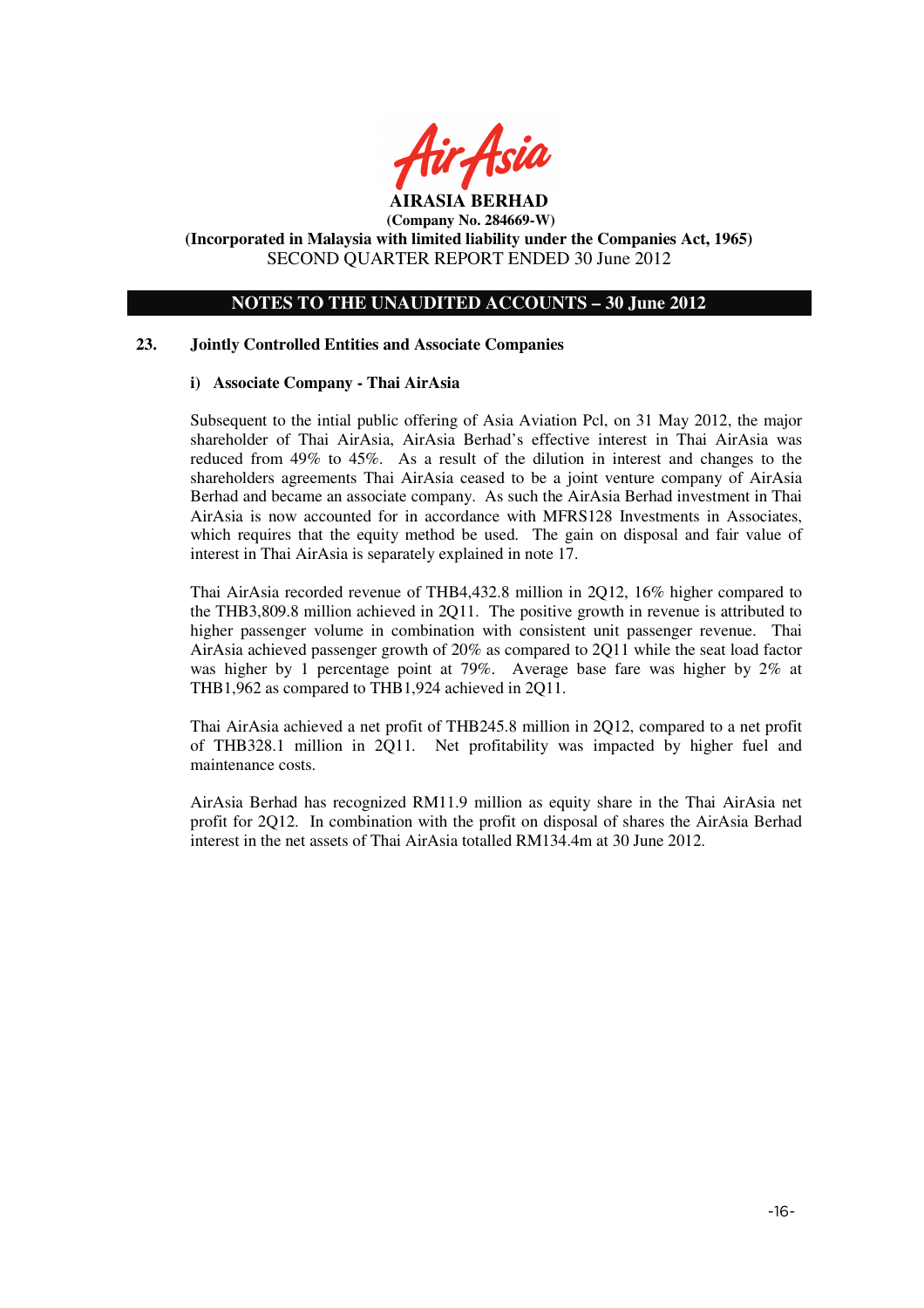

## **NOTES TO THE UNAUDITED ACCOUNTS – 30 June 2012**

**(A) Performance indicator for Thailand operations for current quarter against the same quarter last year**

| <b>Quarter Ended: 30 June</b>      | Apr-Jun 2012 | Apr-Jun 2011 | Change y-o-y |
|------------------------------------|--------------|--------------|--------------|
|                                    |              |              |              |
| Passengers Carried                 | 1,935,072    | 1,614,853    | 20%          |
| Capacity                           | 2,452,320    | 2,063,160    | 19%          |
| Seat Load Factor                   | 79%          | 78%          | 1 ppt        |
| RPK (million)                      | 2,044        | 1,774        | 15%          |
| ASK (million)                      | 2,593        | 2,235        | 16%          |
| Average Fare (THB)                 | 1,962        | 1,924        | 2%           |
| Ancillary Income Per Pax (THB)     | 311          | 405          | $-23%$       |
| Unit Passenger Revenue (THB)       | 2,273        | 2,328        | $-2\%$       |
| Revenue / ASK (THB)                | 1.71         | 1.70         | $0\%$        |
| Revenue / ASK (US cents)           | 5.44         | 5.42         | 0%           |
| Cost / ASK (THB)                   | 1.62         | 1.58         | 2%           |
| Cost / ASK (US cents)              | 5.15         | 5.03         | 2%           |
| Cost / ASK-ex Fuel (THB)           | 0.86         | 0.85         | $1\%$        |
| Cost / ASK-ex Fuel (US cents)      | 2.74         | 2.71         | $1\%$        |
| Aircraft (end of period)           | 24           | 20           | 20%          |
| Average Stage Length (km)          | 1,057        | 1,083        | $-2\%$       |
| Number of Flights                  | 13,624       | 11,462       | 19%          |
| Fuel Consumed (Barrels)            | 459,795      | 385,243      | 19%          |
| Average Fuel Price (US\$ / Barrel) | 136          | 134          | $1\%$        |

*Exchange Rate: USD:THB – 31.44, prior year US cents figures are restated at current exchange rate.*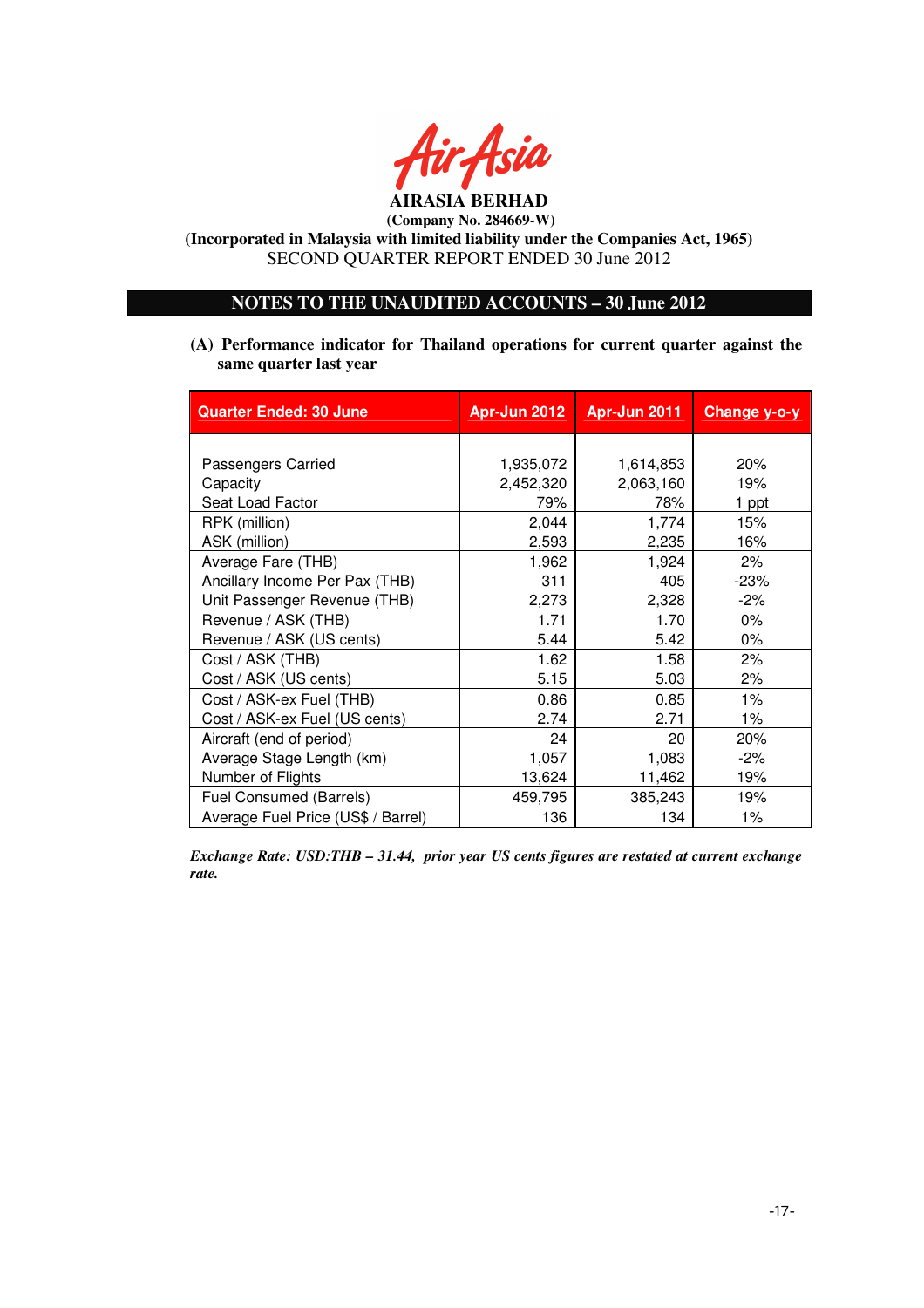

**(Incorporated in Malaysia with limited liability under the Companies Act, 1965)**  SECOND QUARTER REPORT ENDED 30 June 2012

## **NOTES TO THE UNAUDITED ACCOUNTS – 30 June 2012**

**(B) Performance of current quarter against the same quarter last year for Thailand**

| <b>Quarter Ended: 30 June</b>            | Apr-Jun 2012 | Apr-Jun 2011 |
|------------------------------------------|--------------|--------------|
| <b>THB'000</b>                           |              |              |
| <b>Revenue</b>                           | 4,432,775    | 3,809,810    |
| Operating expenses:                      |              |              |
| - Staff costs                            | (406, 574)   | (373, 336)   |
| - Depreciation of property, plant        |              |              |
| and equipment                            | (19,400)     | (20, 641)    |
| - Aircraft fuel expenses                 | (1,967,740)  | (1,626,532)  |
| - Maintenance & overhaul                 | (356, 535)   | (271, 243)   |
| -User charges and other related expenses | (631, 140)   | (533, 325)   |
| - Aircraft operating lease expenses      | (795, 492)   | (654, 622)   |
| - Travel and tour operating expenses     |              |              |
| - Other operating expenses               | (117, 595)   | (115, 744)   |
| Other (losses)/gains - net               |              |              |
| Other income                             | 92,842       | 60,982       |
| <b>Operating Profit</b>                  | 231,141      | 275,349      |
| Finance Income                           | 68,216       | 409,273      |
| <b>Finance Costs</b>                     | (3,777)      | (354, 814)   |
| <b>Profit before tax</b>                 | 295,580      | 329,808      |
|                                          |              |              |
| <b>Taxation</b>                          | (49, 792)    | (1,711)      |
|                                          |              |              |
| <b>Profit after tax</b>                  | 245,788      | 328,097      |
| <b>EBITDAR</b>                           | 1,046,033    | 950,612      |
| <b>EBITDAR Margin</b>                    | 24%          | 25%          |
| <b>EBIT Margin</b>                       | 5%           | 7%           |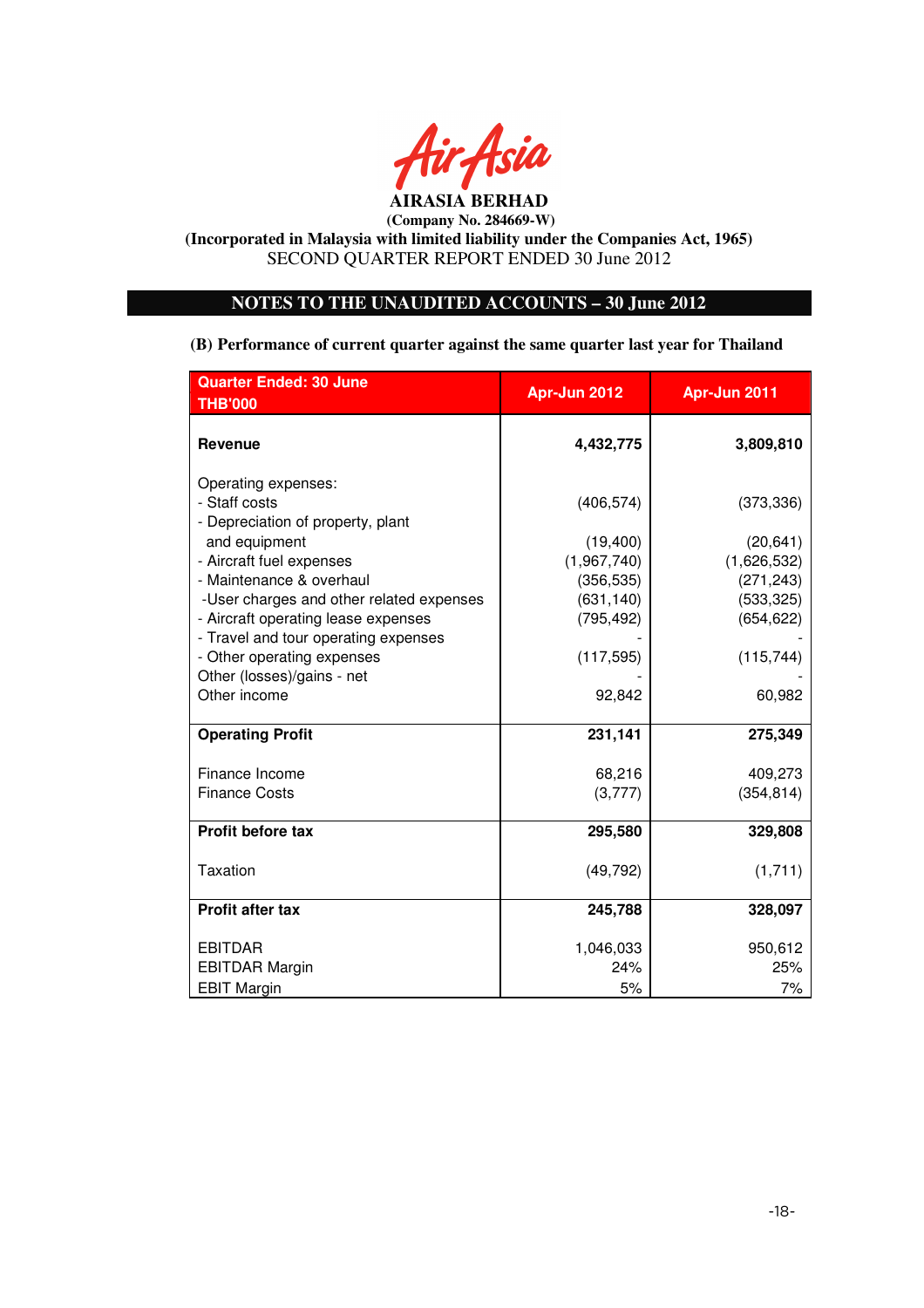

## **NOTES TO THE UNAUDITED ACCOUNTS – 30 June 2012**

#### **(C) Balance Sheet**

| <b>Quarter Ended: 30 June</b><br><b>THB'000</b> | <b>Jun 2012</b> | <b>Dec 2011</b> |
|-------------------------------------------------|-----------------|-----------------|
|                                                 |                 |                 |
| Property, Plant & Equipment                     | 369,216         | 309,719         |
| Work In Progress                                | 15,109          | 7,476           |
| <b>Deferred Expenditure</b>                     |                 |                 |
| Inventory                                       | 50,075          | 51,233          |
| Other Debtors & Prepayments                     | 1,291,262       | 1,982,138       |
| Cash & Short Term Deposits                      | 5,124,237       | 1,439,281       |
| <b>Total Assets</b>                             | 6,849,899       | 3,789,846       |
|                                                 |                 |                 |
| Sales In Advance                                | 2,978,694       | 2,716,364       |
| <b>Other Creditors &amp; Accruals</b>           | 651,582         | 662,427         |
| Amounts Owing to Related Party                  | 235,053         | 361,092         |
| Long Term Liabilities                           |                 | 595,938         |
| <b>Total Liabilities</b>                        | 3,865,329       | 4,335,822       |
|                                                 |                 |                 |
| <b>Share Capital</b>                            | 435,556         | 400,000         |
| <b>Share Premium</b>                            | 2,628,786       | 1,228           |
| <b>Retained Earnings</b>                        | (79,772)        | (947,203)       |
| <b>Total Equity</b>                             | 2,984,570       | (545, 975)      |

## **ii) Associate Company - Indonesia AirAsia**

Indonesia AirAsia is an associate company owned 49% by AirAsia Berhad. As such it is accounted for using the equity method, as permitted by the Malaysian Accounting Standards Board FRS128, Investments in Associates. The Group's interest in Indonesia AirAsia has been reduced to zero and the Group will only recognize its share of profits after its share of profits equals the share of losses not previously recognized.

Indonesia AirAsia recorded revenue of IDR986.5 billion in 2Q12, 9% higher as compared to the IDR901.8 billion achieved in 2Q11. The positive growth in revenue can be attributed to higher passenger volumes which increased by 15% year-on-year, though offset by a small decline in unit passenger revenue. Passengers carried by Indonesia AirAsia increased by 3 percentage points ahead of capacity which rose 12% year-on-year while the seat load factor rose to 78% from 76% a year earlier.

Indonesia AirAsia's achieved an operating profit of IDR77.6 billion in 2Q12, compared to an operating profit of IDR45.2 billion in 2Q11. After finance costs Indonesia AirAsia reported a net profit of IDR30.0 billion in the period compared to a net profit of IDR41.7 billion in the prior year.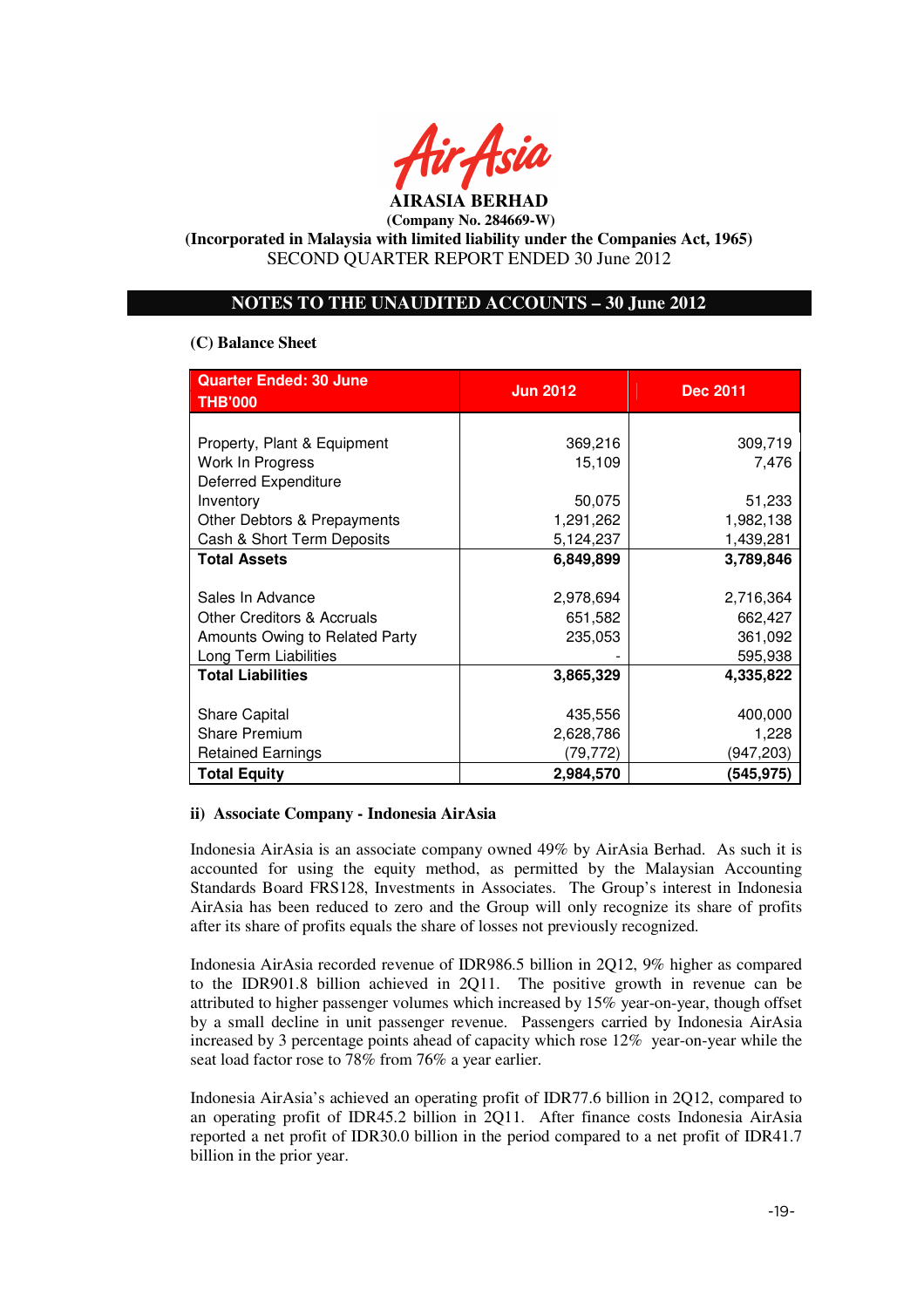

**(Incorporated in Malaysia with limited liability under the Companies Act, 1965)**  SECOND QUARTER REPORT ENDED 30 June 2012

## **NOTES TO THE UNAUDITED ACCOUNTS – 30 June 2012**

The AirAsia Berhad share of the net profit in the quarter amounted to RM4.9 million. However, as the Group's interest in Indonesia AirAsia has been reduced to zero any profits will only be recognized when a total of RM187.2 million of unrecognized losses have been reversed.

## **(A) Performance indicator for Indonesia operations for current quarter against the same quarter last year**

| <b>Quarter Ended: 30 June</b>      | <b>Apr-Jun 2012</b> | Apr-Jun 2011 | Change y-o-y |
|------------------------------------|---------------------|--------------|--------------|
|                                    |                     |              |              |
| Passengers Carried                 | 1,447,492           | 1,259,737    | 15%          |
| Capacity                           | 1,847,160           | 1,647,904    | 12%          |
| Seat Load Factor                   | 78%                 | 76%          | 2 ppt        |
| RPK (million)                      | 1,748               | 1,664        | 5%           |
| ASK (million)                      | 2,247               | 2,205        | 2%           |
| Average Fare (IDR)                 | 559,207             | 570,987      | $-2%$        |
| Ancillary Income Per Pax (IDR)     | 117,517             | 139,680      | $-16%$       |
| Unit Passenger Revenue (IDR)       | 676,723             | 710,667      | -5%          |
| Revenue / ASK (IDR)                | 439.08              | 408.96       | 7%           |
| Revenue / ASK (US cents)           | 4.71                | 4.38         | 7%           |
| Cost / ASK (IDR)                   | 404.52              | 388.43       | 4%           |
| Cost / ASK (US cents)              | 4.33                | 4.16         | 4%           |
| Cost / ASK-ex Fuel (IDR)           | 203.86              | 199.83       | 2%           |
| Cost / ASK-ex Fuel (US cents)      | 2.18                | 2.14         | 2%           |
| Aircraft (end of period)           | 18                  | 20           | $-10%$       |
| Average Stage Length (km)          | 1,231               | 1,345        | -8%          |
| Number of Flights                  | 10,262              | 9,408        | 9%           |
| Fuel Consumed (Barrels)            | 350,650             | 342,443      | 2%           |
| Average Fuel Price (US\$ / Barrel) | 138                 | 130          | 6%           |

*Exchange Rate: USD:IDR – 9,332, prior year US cents figures are restated at current exchange rate.*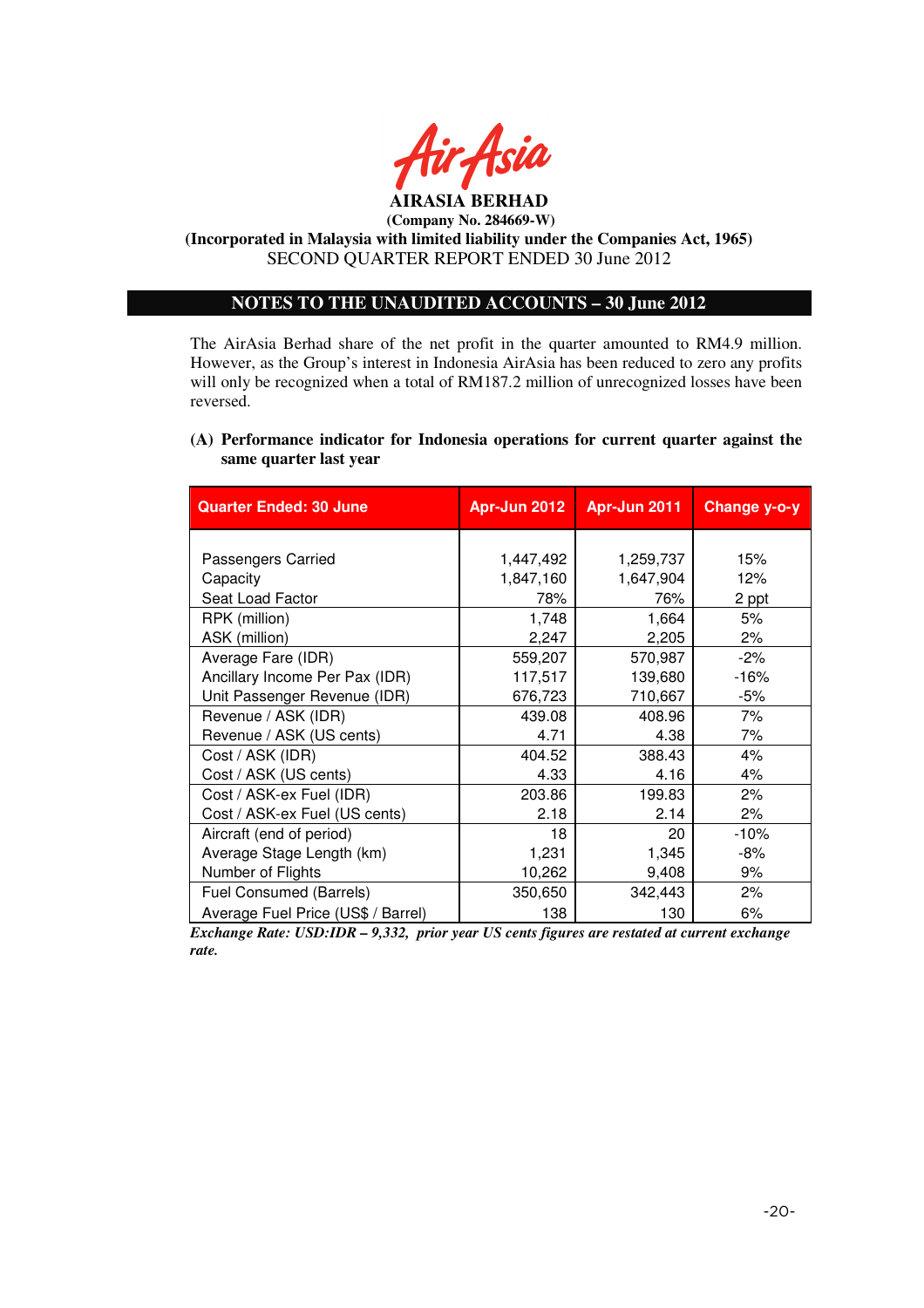

**(Incorporated in Malaysia with limited liability under the Companies Act, 1965)**  SECOND QUARTER REPORT ENDED 30 June 2012

## **NOTES TO THE UNAUDITED ACCOUNTS – 30 June 2012**

**(B) Performance of current quarter against the same quarter last year for Indonesia** 

| <b>Quarter Ended: 30 June</b>             | Apr-Jun 2012 | Apr-Jun 2011 |
|-------------------------------------------|--------------|--------------|
| <b>IDR</b> million                        |              |              |
| <b>Revenue</b>                            | 986,516      | 901,815      |
| Operating expenses:                       |              |              |
| - Staff costs                             | (97, 646)    | (96, 692)    |
| - Depreciation                            | (23, 588)    | (5,077)      |
| - Aircraft fuel expenses                  | (450, 832)   | (415,901)    |
| - Aircraft operating lease expense        | (117, 210)   | (161, 238)   |
| - Maintenance & overhaul                  | (87, 885)    | (80, 271)    |
| - User charges and other related expenses | (109,980)    | (82, 756)    |
| - Travel and tour operating expenses      |              |              |
| - Provision for early return of aircraft  | (7,086)      |              |
| - Other operating expenses                | (32,969)     | (23, 599)    |
| Other (losses)/gains - net                |              |              |
| Other income                              | 18,329       | 8,973        |
| <b>Operating Profit</b>                   | 77,649       | 45,254       |
| Finance Income                            | 397          | 9,789        |
| <b>Finance Costs</b>                      | (48,088)     | (13, 353)    |
| Profit before tax                         | 29,958       | 41,690       |
|                                           |              |              |
| Taxation                                  |              |              |
|                                           |              |              |
| Profit after tax                          | 29,958       | 41,690       |
| <b>EBITDAR</b>                            | 218,447      | 211,569      |
| <b>EBITDAR Margin</b>                     | 22%          | 23%          |
| <b>EBIT Margin</b>                        | 8%           | 5%           |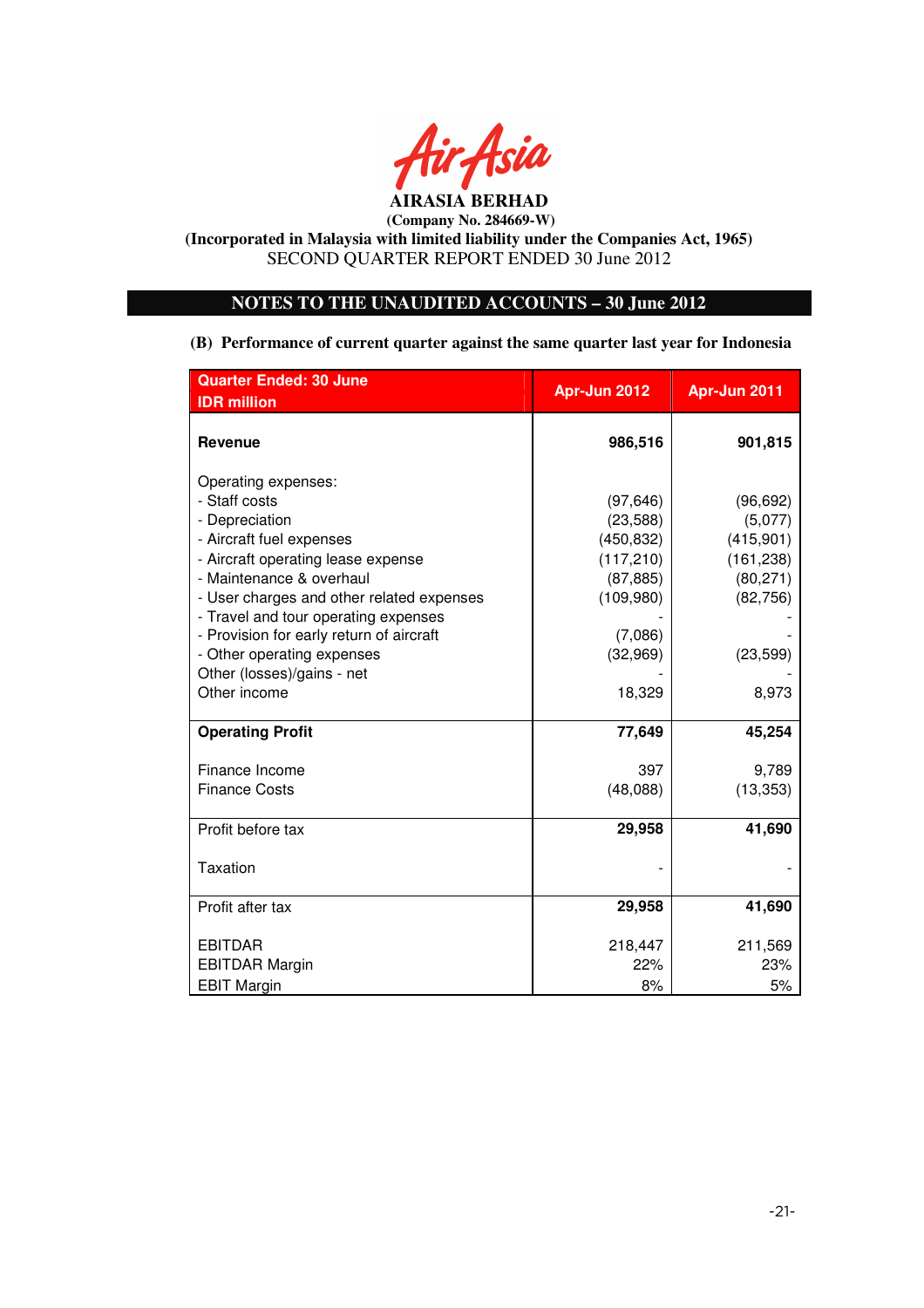

## **NOTES TO THE UNAUDITED ACCOUNTS – 30 June 2012**

#### **(C) Balance Sheet**

| <b>Quarter Ended: 30 June</b><br><b>IDR</b> million | <b>Jun 2012</b> | <b>Dec 2011</b> |
|-----------------------------------------------------|-----------------|-----------------|
|                                                     |                 |                 |
| Property, Plant & Equipment                         | 1,687,183       | 1,711,148       |
| Work In Progress                                    | 228             | 228             |
| <b>Deferred Expenditure</b>                         |                 | 314             |
| Inventory                                           | 1,231           | 1,618           |
| Other Debtors & Prepayments                         | 494,237         | 157,432         |
| Cash & Short Term Deposits                          | 102,362         | 32,191          |
| <b>Total Assets</b>                                 | 2,285,241       | 1,902,931       |
|                                                     |                 |                 |
| Sales In Advance                                    | 704,413         | 498,231         |
| Other Creditors & Accruals                          | 277,418         | 285,994         |
| Amounts Owing to Related Party                      | 2,425,777       | 2,234,377       |
| <b>Borrowings</b>                                   | 138,974         | 138,974         |
| <b>Total Liabilities</b>                            | 3,546,582       | 3,157,576       |
|                                                     |                 |                 |
| <b>Share Capital</b>                                | 180,000         | 180,000         |
| <b>Share Premium</b>                                |                 |                 |
| <b>Retained Earnings</b>                            | (1,441,341)     | (1,434,645)     |
| <b>Total Equity</b>                                 | (1, 261, 341)   | (1, 254, 645)   |

## **iii) Jointly Controlled Entity – Asian Aviation Centre of Excellence Sdn Bhd ('AACOE')**

AACOE is a joint venture company which is incorporated in Malaysia and is owned in equal shares by AirAsia Berhad and CAE Inc, a Canadian incorporated aviation training organization. AACOE recorded a net profit of RM4.3 million in the quarter of which RM2.2 million is equity accounted in the AirAsia Berhad income statement.

## **iv) Jointly Controlled Entity – AAE Travel Pte Ltd ('AAE Travel')**

AAE Travel is a joint venture company which is incorporated in Singapore and is owned in equal shares by AirAsia Berhad and Expedia Inc, a USA incorporated on-line travel agent. AAE Travel recorded a net loss of RM17.7 million in the quarter of which RM8.8 million is equity accounted in the AirAsia Berhad income statement.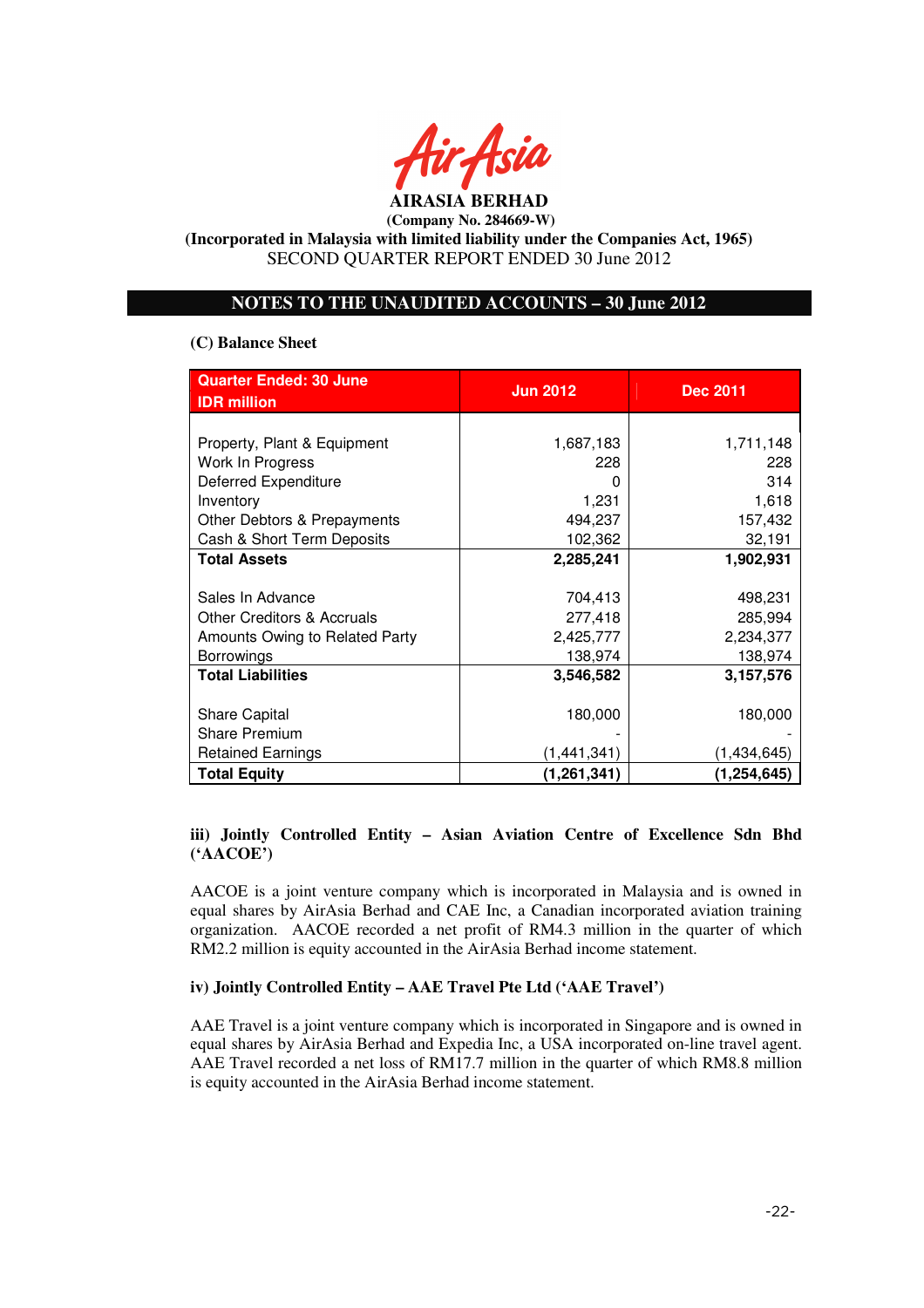

## **NOTES TO THE UNAUDITED ACCOUNTS – 30 June 2012**

## **v) Jointly Controlled Entity – Think Big Digital Sdn Bhd ('BIG')**

BIG is a joint venture company which is incorporated in Malaysia and is owned in equal shares by AirAsia Berhad and Tune Money Sdn Bhd. In the quarter under review BIG recorded a net loss of RM3.8m. The share of losses is not recognized in the AirAsia Berhad income statement as AirAsia Berhad currently has only RM1 equity invested in BIG.

#### **vi) Associate Company – AirAsia Inc ('AirAsia Philippines')**

AirAsia Philippines is an associate company which is incorporated in the Republic of the Philippines and is 40% owned by AirAsia Berhad. AirAsia Philippines recorded a net loss of RM24.8 million in the quarter of which RM2.4 million is equity accounted in the AirAsia Berhad income statement. The AirAsia Berhad equity interest in AirAsia Philippines has now been reduced to zero so, in accordance with MFRS128 no further losses will be recognized.

## **vii) Associate Company – AirAsia Japan Co., Ltd ('AirAsia Japan')**

AirAsia Japan is an associate company which is incorporated in Japan and is 49% owned by AirAsia Berhad. AirAsia Japan recorded a net loss of RM22.8m in the quarter of which RM11.2m is equity accounted in the AirAsia Berhad income statement.

## **24. Variation of results against preceding quarter**

The Group achieved a profit after taxation of RM1,194.9 million for the quarter under review. This is RM1,022.5 million higher compared to the RM172.4 million profit after taxation achieved in the immediately preceding quarter ended 31 March 2012.

#### **25. Commentary on prospects**

Based on the current forward booking trend, underlying passenger demand in the third quarter for the Malaysian, Thai and Indonesian operations remains positive, while the recently started operations in the Philippines and Japan continue to build scale. Load factors achieved in the month of July were in line with the prior year in Malaysia, slightly higher in Thailand and slightly lower in Indonesia.

In Malaysia, forward loads for the remaining months of the third quarter are higher than in the prior year with base fares also higher, in accordance with the Company's strategy to maintain high load factors with improving yields. Passenger numbers are expected to be particularly strong in August during the Raya holiday period and remain strong for the rest of the quarter and in line with seasonal patterns. Both forward loads and average fares in Thailand and Indonesia for the remaining months of the third quarter are in line with or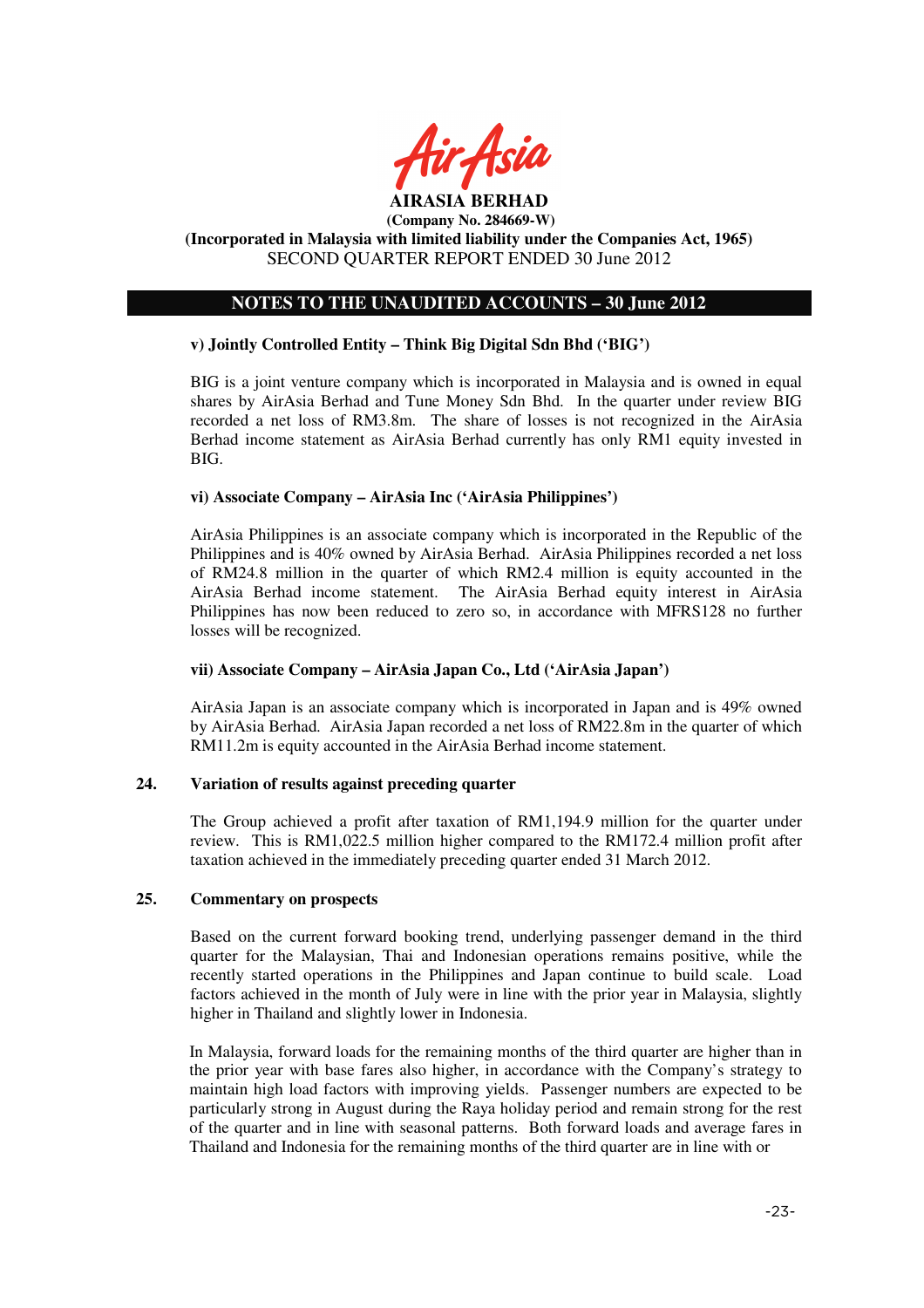

## **NOTES TO THE UNAUDITED ACCOUNTS – 30 June 2012**

better than in the prior year, while in the Philippines and Japan loads and fares are in line with expectations for the initial stage of operations.

In Thailand, the third quarter is the weakest in terms of seasonality. However, Thai AirAsia still expects to achieve a strong load factor in the quarter. TAA will add one additional aircraft to the fleet in September, which will be used to add frequency to existing international and domestic destinations. Political stability in Thailand also has a beneficial effect on tourism.

Indonesia AirAsia plans to launch a new international route from Surabaya to Johor Baru, and add frequency on the Surabaya to Kuala Lumpur sector. In the domestic market there will be frequency additions between Surabaya and Bandung. Through the planned expansion of Surabaya, Indonesia AirAsia will continue to optimize capacity at each hub and create a stronger network.

Philippines AirAsia will increase utilization of its fleet during the third quarter. PAA commenced its first international flight to Kuala Lumpur on June 9 and started services to Hong Kong and Macau on July 19. A comprehensive marketing and promotional campaign will be implemented to support the new routes

Japan AirAsia commenced operations on 1 August 2012 and currently serves Sapporo, Fukuoka and Okinawa. During the third quarter JAA will concentrate on building yields and loads during the initial stages of operation.

The Group will take delivery of four A320 aircraft in the third quarter of the year, which will be deployed in Malaysia, Indonesia, Japan and Thailand. The aircraft will be used to operate new routes from Kuala Lumpur to Lombok in Indonesia, from Tokyo, in Japan, and to increase frequency on existing routes across the network.

The outlook for the third quarter of the year should be seen in the context of the current prices of oil and aviation fuel which remain high. However, barring any unforeseen circumstances, the Directors remain positive for the prospects of the Group for the third quarter and remainder of 2012.

#### **26. Profit forecast**

As AirAsia Berhad does not provide profit forecasts the disclosure requirements are not applicable.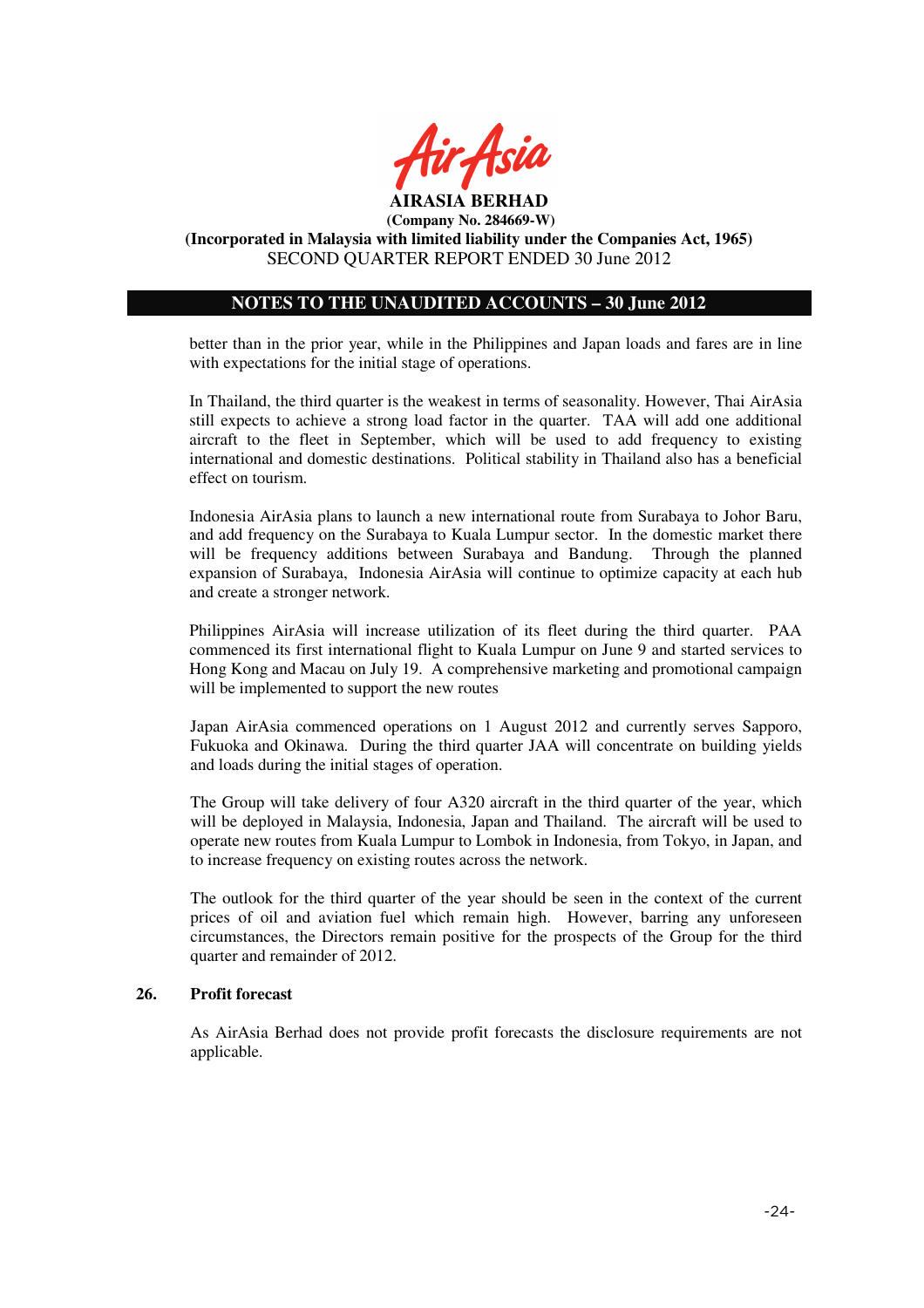

**AIRASIA BERHAD (Company No. 284669-W)** 

**(Incorporated in Malaysia with limited liability under the Companies Act, 1965)**  SECOND QUARTER REPORT ENDED 30 June 2012

## **NOTES TO THE UNAUDITED ACCOUNTS – 30 June 2012**

## **27. Finance Income/(Costs)**

|                                          | <b>Group and Company</b> |                |                |                |
|------------------------------------------|--------------------------|----------------|----------------|----------------|
| All figures in RM'000                    | Quarter                  | <b>Quarter</b> | <b>Year to</b> | <b>Year to</b> |
|                                          | <b>Ended</b>             | <b>Ended</b>   | <b>Date</b>    | <b>Date</b>    |
|                                          | 30/6/12                  | 30/6/11        | 30/6/12        | 30/6/11        |
| <b>Finance income</b>                    |                          |                |                |                |
| from<br>Interest<br>due<br>on<br>amounts |                          |                |                |                |
| associates and JV entities               | 12,744                   | 7,707          | 25,357         | 17,878         |
| Interest on deposits                     | 3,852                    | 963            | 5,555          | 1,918          |
| Other interest income                    | 2,959                    | 3,794          | 7,061          | 7,339          |
|                                          | 19,555                   | 12,464         | 37,973         | 27,135         |
| <b>Finance costs</b>                     |                          |                |                |                |
| <b>Bank borrowings</b>                   | (92,071)                 | (89,795)       | (180, 181)     | (181, 882)     |
| Amortisation of premiums for             |                          |                |                |                |
| interest rate caps                       | (1,993)                  | (1,948)        | (3,944)        | (3,913)        |
| Hire purchase payables                   |                          | (1)            |                | (3)            |
| Bank facilities and other charges        | (370)                    | (352)          | (834)          | (786)          |
|                                          | (94, 434)                | (92,096)       | (184, 959)     | (186, 584)     |
|                                          |                          |                |                |                |
| Net Income/(Cost)                        | (74, 879)                | (79, 632)      | (146,986)      | (159, 449)     |
|                                          |                          |                |                |                |
| Foreign exchange gains/(losses)          |                          |                |                |                |
| <b>Borrowings</b>                        |                          |                |                |                |
| - realized                               | (14,988)                 | (4,810)        | (20, 611)      | (15,233)       |
| - unrealized                             | (193, 367)               | 20,717         | (64)           | 132,914        |
| - fair value movement recycled           |                          |                |                |                |
| from cash flow hedge reserve             | 110,953                  | (6,045)        | 6,856          | (66, 126)      |
|                                          | (97, 402)                | 9,862          | (13, 819)      | 50,836         |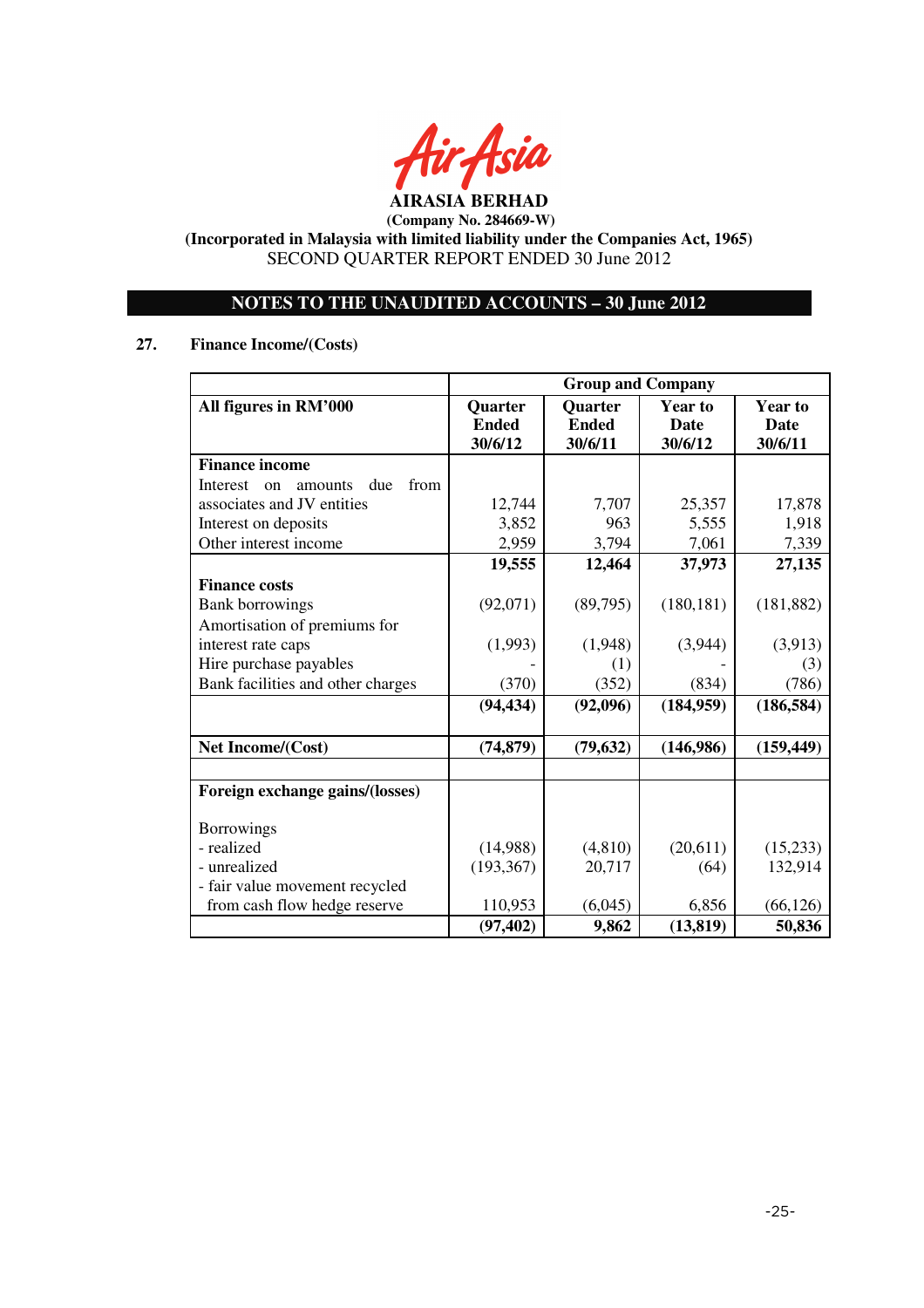

**AIRASIA BERHAD (Company No. 284669-W)** 

## **(Incorporated in Malaysia with limited liability under the Companies Act, 1965)**  SECOND QUARTER REPORT ENDED 30 June 2012

## **NOTES TO THE UNAUDITED ACCOUNTS – 30 June 2012**

#### **28. Income tax expense**

#### *Current taxation*

The current taxation charge of RM7.6 million comprises tax payable on interest income.

## *Deferred taxation*

An additional RM14.6 million deferred tax charge arose in the current financial period as a result of the increase in deferred tax liabilities arising from the increase in the difference between the net book value and tax written down value of property, plant and equipment. The reduction in the deferred tax assets is a result of the utilization of capital allowances granted.

#### **29. Unquoted investments and properties**

The Group's effective interest in Thai AirAsia, a joint venture company of the Group, was reduced from 49% to 45% subsequent to the intial public offering of Asia Aviation Pcl, the major shareholder of Thai AirAsia in the current financial period. As a consequence of the reduced interest Thai AirAsia has been reclassified as an associate company of the Group.

There was no sale of unquoted investments or properties for the quarter under review and financial period to date.

#### **30. Quoted investments and properties**

There was no purchase or disposal of quoted securities for the quarter under review and financial period to date.

#### **31. Status of corporate proposals announced**

#### *Japan Joint Venture*

Following the announcement on 23 May 2012 on the above matter, AirAsia wishes to announce that the Japan Joint Venture commenced commercial air services on 1 August 2012.

#### *Indonesian Expansion Plans*

Following the announcement on 26 July 2012 on the above matter, AirAsia wishes to update that there has been no change in the status of the above expansion plans in Indonesia.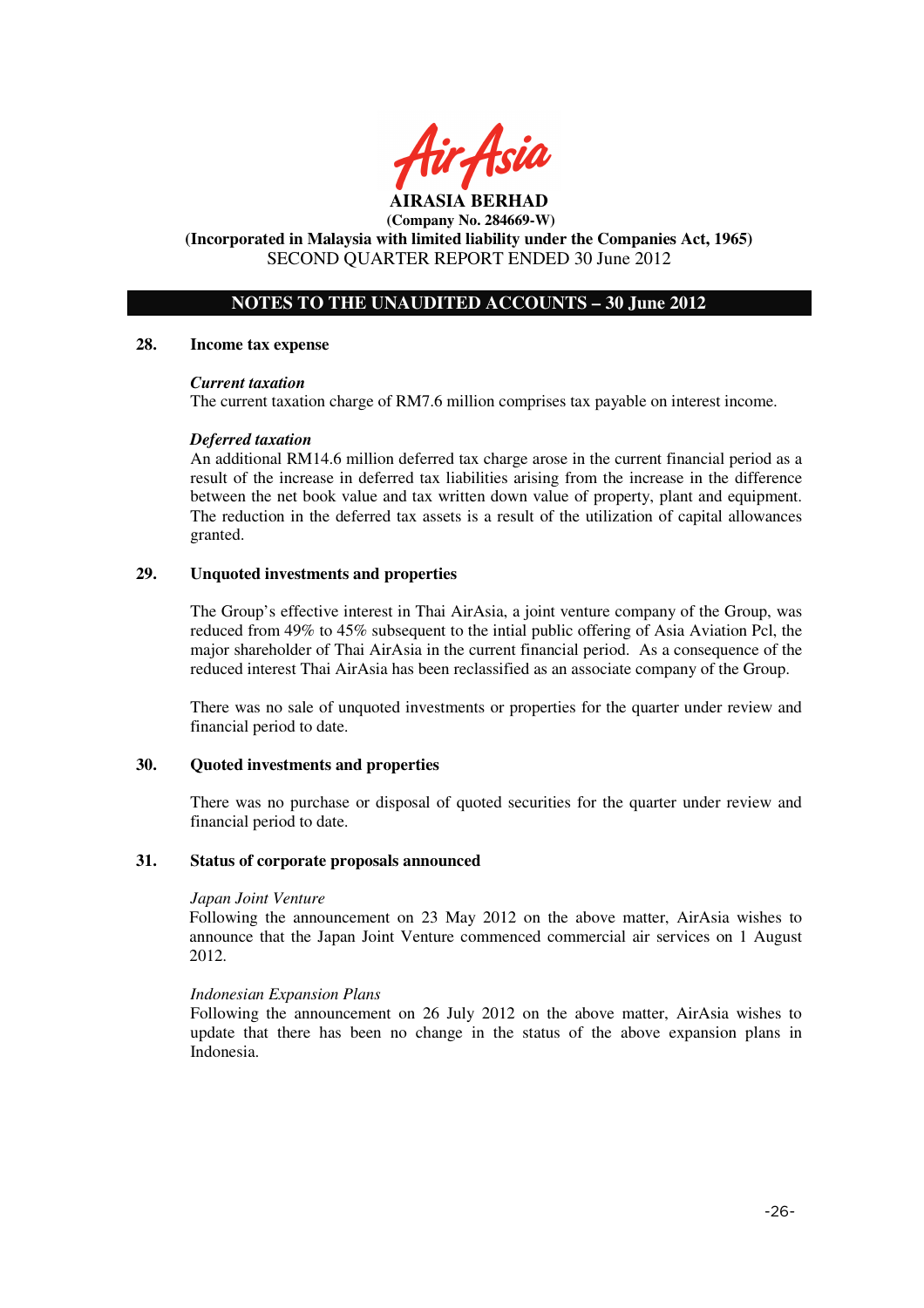

## **NOTES TO THE UNAUDITED ACCOUNTS – 30 June 2012**

## **32. Borrowings and debt securities**

|                   | At 30/6/2012<br><b>RM'000</b> | At 31/3/2012<br><b>RM'000</b> |
|-------------------|-------------------------------|-------------------------------|
| <b>Current</b>    | 1,022,457                     | 605,313                       |
|                   |                               |                               |
| Non-current       | 6,892,492                     | 6,891,608                     |
| <b>Total Debt</b> | 7,914,949                     | 7,496,921                     |

The borrowings are mainly in the form of term loans which are for the purchase of new Airbus A320-200 aircraft.

The maturity period of non-current borrowing is 14 years and below. Borrowings are denominated in US Dollar (predominantly), RM and Euro. The Company has substantially hedged its foreign exchange exposure through foreign exchange contracts as explained in Note 33 (i).

The Company's aircraft financing facilities are principally secured by the following types of security:

- (a) Assignment of rights under contract with Airbus over each aircraft
- (b) Assignment of insurance and reinsurances of each aircraft
- (c) Assignment of airframe and engine warranties of each aircraft
- (d) Mortgage of the aircraft
- (e) Deregistration Power of Attorney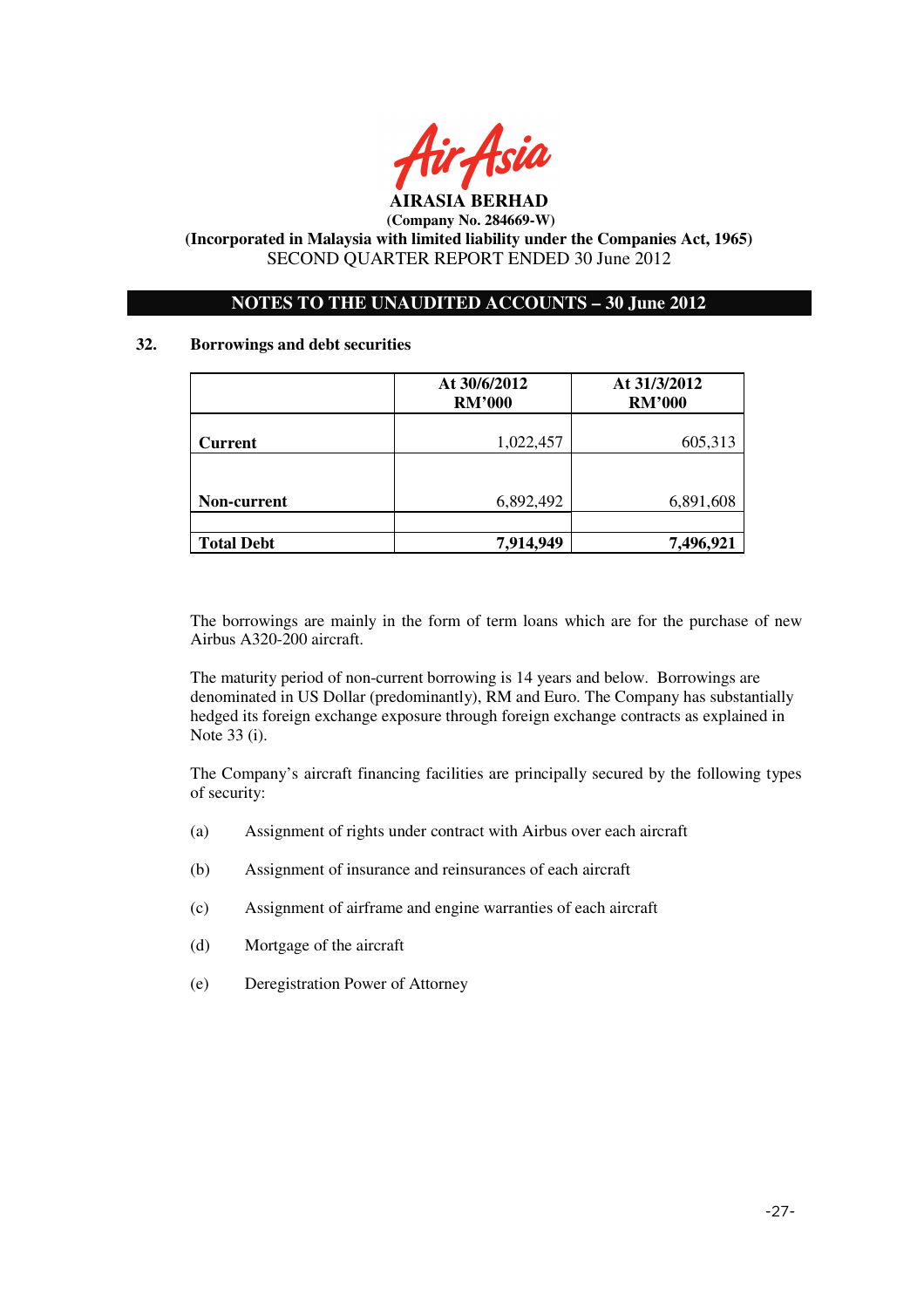

**AIRASIA BERHAD (Company No. 284669-W)** 

**(Incorporated in Malaysia with limited liability under the Companies Act, 1965)**  SECOND QUARTER REPORT ENDED 30 June 2012

## **NOTES TO THE UNAUDITED ACCOUNTS – 30 June 2012**

#### **33. Derivative Financial Instruments:**

The fair value of derivative financial instruments is determined in accordance with FRS139 "Financial Instruments: Recognition and Measurement"

(i) Forward Foreign Exchange Contracts

As at 30 June 2012, the Group has hedged approximately 40% of its dollar liabilities of its aircraft and engine loans into Malaysian Ringgit ("MYR") by using long dated foreign exchange forward contracts. The calculation includes loans for aircraft deployed to Thai AirAsia and Indonesia AirAsia where AirAsia receives lease payments in USD. However, if the calculation is based on loans of aircraft deployed to Malaysia, approximately 66% of the loans are hedged from USD into MYR. The latest weighted average of USDMYR forward exchange rate is 3.2252.

#### (ii) Interest Rate Hedging

The Group has entered into interest rate hedging transactions to hedge against fluctuations in the US\$ Libor on its existing and future aircraft financing for aircraft delivering from 2005 to 2013. As at 30 June 2012, there are 15 forward start US\$ varying from 1.99% to 2.40%, with 12 years tenure for future aircraft loans for aircraft purchases delivering between the remaining of 2012 and 2013.

(iii) Fuel Hedging

As at 30 June 2012, the Group has a portfolio of Brent fixed swaps of up to 31% of the budgeted fuel consumption for second half 2012 with a weighted average price of US\$116 per barrel.

The Group has also entered up to 31% of the budgeted fuel consumption in  $3<sup>rd</sup>$  quarter of 2012 via Singapore Jet Kerosene fixed swaps at a weighted average of US\$117 per barrel.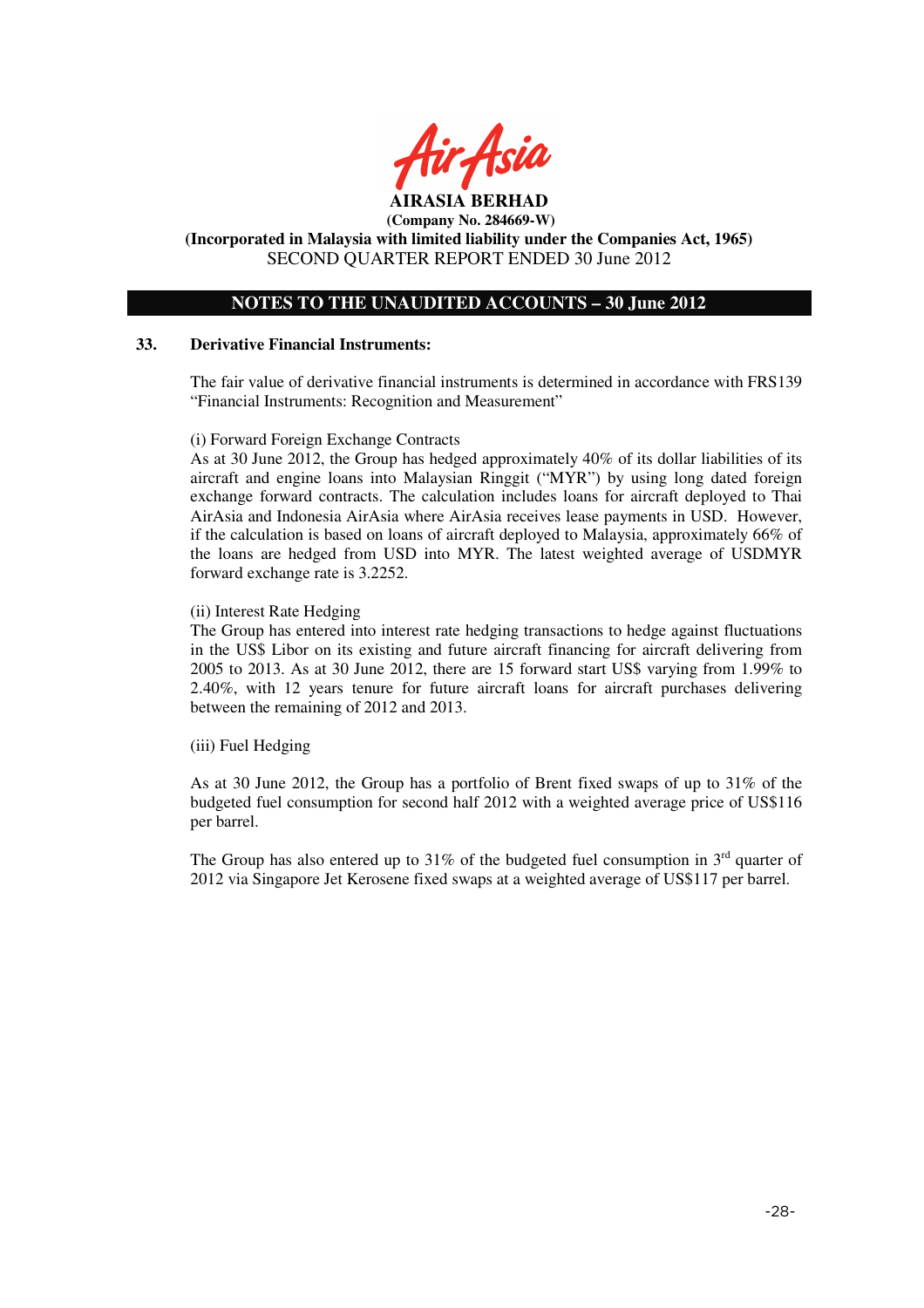

**AIRASIA BERHAD (Company No. 284669-W)** 

**(Incorporated in Malaysia with limited liability under the Companies Act, 1965)**  SECOND QUARTER REPORT ENDED 30 June 2012

## **NOTES TO THE UNAUDITED ACCOUNTS – 30 June 2012**

#### **Derivative financial instruments**

| <b>Type of derivatives</b>                | <b>Notional Value</b><br>as at 30/06/2012 | <b>Fair Value</b><br>as at 30/06/2012<br><b>Assets/(Liabilities)</b> |  |
|-------------------------------------------|-------------------------------------------|----------------------------------------------------------------------|--|
| (i) Fuel contract                         | Barrels (million)                         | RM (million)                                                         |  |
| - less than 1 year                        | 0.9                                       | (53.3)                                                               |  |
| - 1 year to 3 years                       |                                           |                                                                      |  |
| <b>Total</b>                              | 0.9                                       | (53.3)                                                               |  |
|                                           | RM (million)                              | RM (million)                                                         |  |
| (ii) Interest rate contracts              |                                           |                                                                      |  |
| - less than 1 year                        |                                           |                                                                      |  |
| - 1 year to 3 years                       |                                           |                                                                      |  |
| - more than 3 years                       | 4,727.2                                   | (529.6)                                                              |  |
| <b>Total</b>                              | 4,727.2                                   | (529.6)                                                              |  |
| Foreign<br>(iii)<br>currency<br>contracts | RM (million)                              | RM (million)                                                         |  |
| - less than 1 year                        |                                           |                                                                      |  |
| - 1 year to 3 years                       | 71.6                                      | (2.2)                                                                |  |
| - more than 3 years                       | 3,987.0                                   | 56.8                                                                 |  |
| <b>Total</b>                              | 4,058.6                                   | 54.6                                                                 |  |

The related accounting policies, cash requirements of the derivatives, risks associated with the derivatives and policies to mitigate those risks are unchanged since the last financial year.

## **34. Material litigation**

As at 28 August 2012, there was no material litigation against the Group.

## **35. Proposed dividend**

The Directors do not recommend any dividend for the quarter ended 30 June 2012.